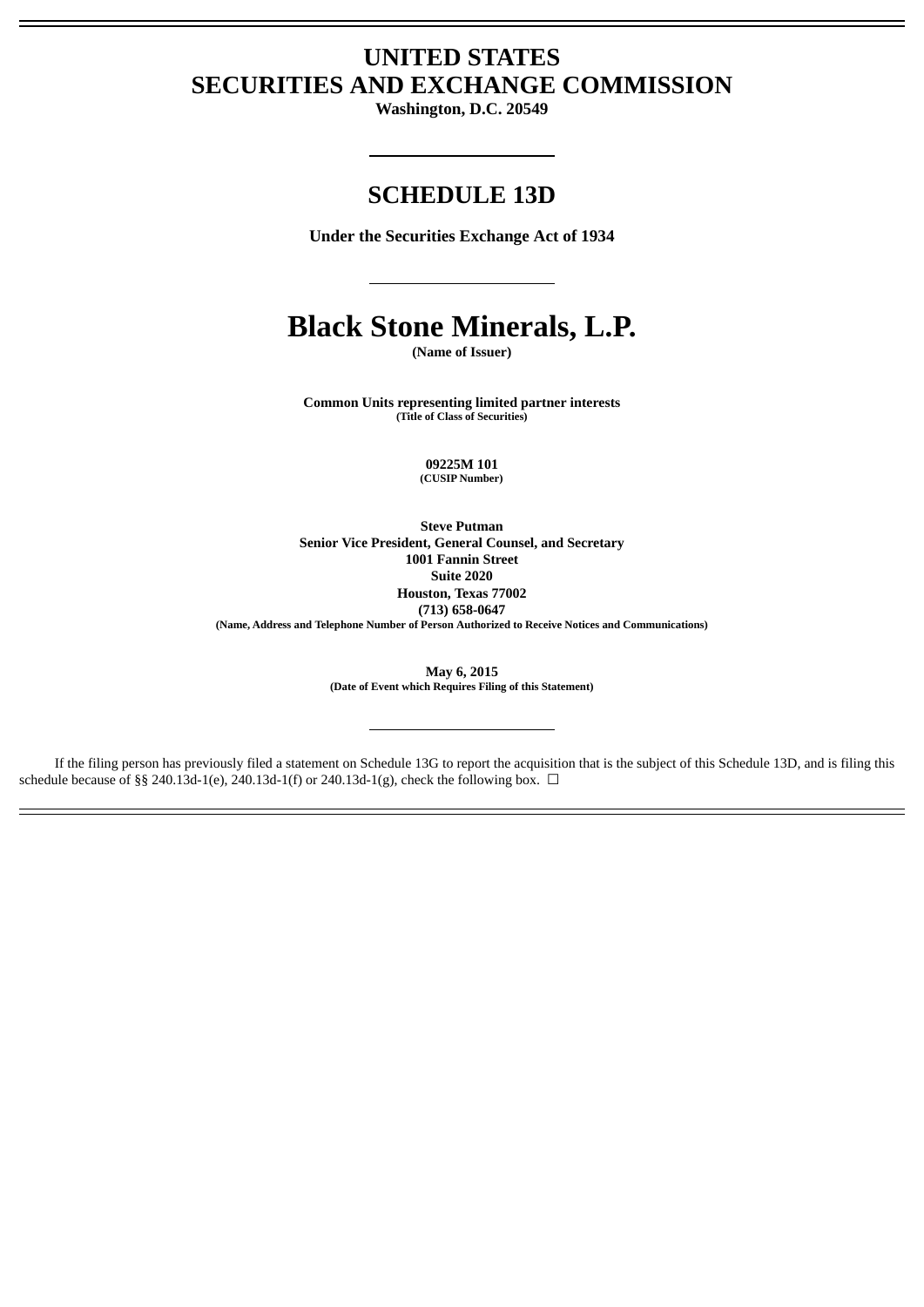## CUSIP No. 09225M 101

| 1.                     |                                                                                      |     | Names Of Reporting Person:                                                         |  |  |  |  |
|------------------------|--------------------------------------------------------------------------------------|-----|------------------------------------------------------------------------------------|--|--|--|--|
|                        |                                                                                      |     |                                                                                    |  |  |  |  |
|                        | Thomas L. Carter, Jr.                                                                |     |                                                                                    |  |  |  |  |
| 2.                     |                                                                                      |     | Check The Appropriate Box If a Member of a Group (See Instructions)                |  |  |  |  |
|                        |                                                                                      |     |                                                                                    |  |  |  |  |
|                        | (a) $\Box$                                                                           |     | $(b)$ $\square$                                                                    |  |  |  |  |
| $\overline{3}$ .       | <b>SEC Use Only</b>                                                                  |     |                                                                                    |  |  |  |  |
| 4.                     |                                                                                      |     | Source of Funds (See Instructions)                                                 |  |  |  |  |
|                        |                                                                                      |     |                                                                                    |  |  |  |  |
|                        | 00                                                                                   |     |                                                                                    |  |  |  |  |
| 5.                     |                                                                                      |     | Check if Disclosure of Legal Proceedings Is Required Pursuant to Items 2(d) or (e) |  |  |  |  |
|                        | $\Box$                                                                               |     |                                                                                    |  |  |  |  |
| 6.                     |                                                                                      |     | Citizenship or Place of Organization                                               |  |  |  |  |
|                        |                                                                                      |     |                                                                                    |  |  |  |  |
|                        | <b>United States</b>                                                                 |     |                                                                                    |  |  |  |  |
|                        |                                                                                      | 7.1 | <b>Sole Voting Power</b>                                                           |  |  |  |  |
| Number of              |                                                                                      |     |                                                                                    |  |  |  |  |
|                        | <b>Shares</b>                                                                        | 8.  | 19,457,819(1)<br><b>Shared Voting Power</b>                                        |  |  |  |  |
|                        | <b>Beneficially</b>                                                                  |     |                                                                                    |  |  |  |  |
| Owned by<br>595,862(2) |                                                                                      |     |                                                                                    |  |  |  |  |
|                        | Each                                                                                 | 9.  | Sole Dispositive Power                                                             |  |  |  |  |
| Reporting<br>Person    |                                                                                      |     |                                                                                    |  |  |  |  |
|                        | With                                                                                 |     | 447,204(3)                                                                         |  |  |  |  |
|                        |                                                                                      | 10. | <b>Shared Dispositive Power</b>                                                    |  |  |  |  |
|                        |                                                                                      |     |                                                                                    |  |  |  |  |
|                        |                                                                                      |     | 19,346,768(2)                                                                      |  |  |  |  |
| 11.                    |                                                                                      |     | Aggregate Amount Beneficially Owned by Each Reporting Person                       |  |  |  |  |
|                        | 20,053,681                                                                           |     |                                                                                    |  |  |  |  |
| 12.                    | Check if the Aggregate Amount in Row (11) Excludes Certain Shares (See Instructions) |     |                                                                                    |  |  |  |  |
|                        |                                                                                      |     |                                                                                    |  |  |  |  |
|                        | $\Box$                                                                               |     |                                                                                    |  |  |  |  |
| 13.                    |                                                                                      |     | Percent of Class Represented by Amount in Row (11)                                 |  |  |  |  |
|                        | $10.1\%(4)$                                                                          |     |                                                                                    |  |  |  |  |
| 14.                    |                                                                                      |     | Type of Reporting Person (See Instructions)                                        |  |  |  |  |
|                        |                                                                                      |     |                                                                                    |  |  |  |  |
|                        | IN                                                                                   |     |                                                                                    |  |  |  |  |

- (1) Includes (a) 109,672 common units representing limited partner interests ("Common Units") and 127,274 subordinated units representing limited partner interests ("Subordinated Units") held directly by Mr. Carter, (b) 8,118,065 Common Units and 10,632,841 Subordinated Units held by Camden Energy Limited Partnership, of which Mr. Carter serves as general partner, (c) 91,029 Common Units and 119,229 Subordinated Units, including 68,272 Common Units and 89,421 Subordinated Units to be issued upon conversion of 2,250 preferred units representing limited partner interests (the "Preferred Units"), held by Preference Partners LP, of which Mr. Carter controls the general partner, and (d) 112,439 unvested restricted Common Units and 147,270 unvested restricted Subordinated Units issued as equity-based compensation. The Subordinated Units may be converted into Common Units on a one-for-one basis after the expiration of the subordination period, and the Preferred Units may be converted at the conversion rate of 30.3431 Common Units and 39.7427 Subordinated Units, in each case as provided for in the Issuer's First Amended and Restated Agreement of Limited Partnership.
- (2) Includes 257,974 Common Units and 337,888 Subordinated Units owned by a nonprofit institution on whose board Mr. Carter serves.
- (3) Includes (a) 109,672 Common Units and 127,274 Subordinated Units held directly by Mr. Carter and (b) 112,439 unvested restricted Common Units and 147,270 unvested restricted Subordinated Units issued as equity-based compensation.
- (4) Based on 99,688,031 Common Units and 99,745,623 Subordinated Units, including Common Units and Subordinated Units to be issued upon conversion of all outstanding Preferred Units, as of May 6, 2015.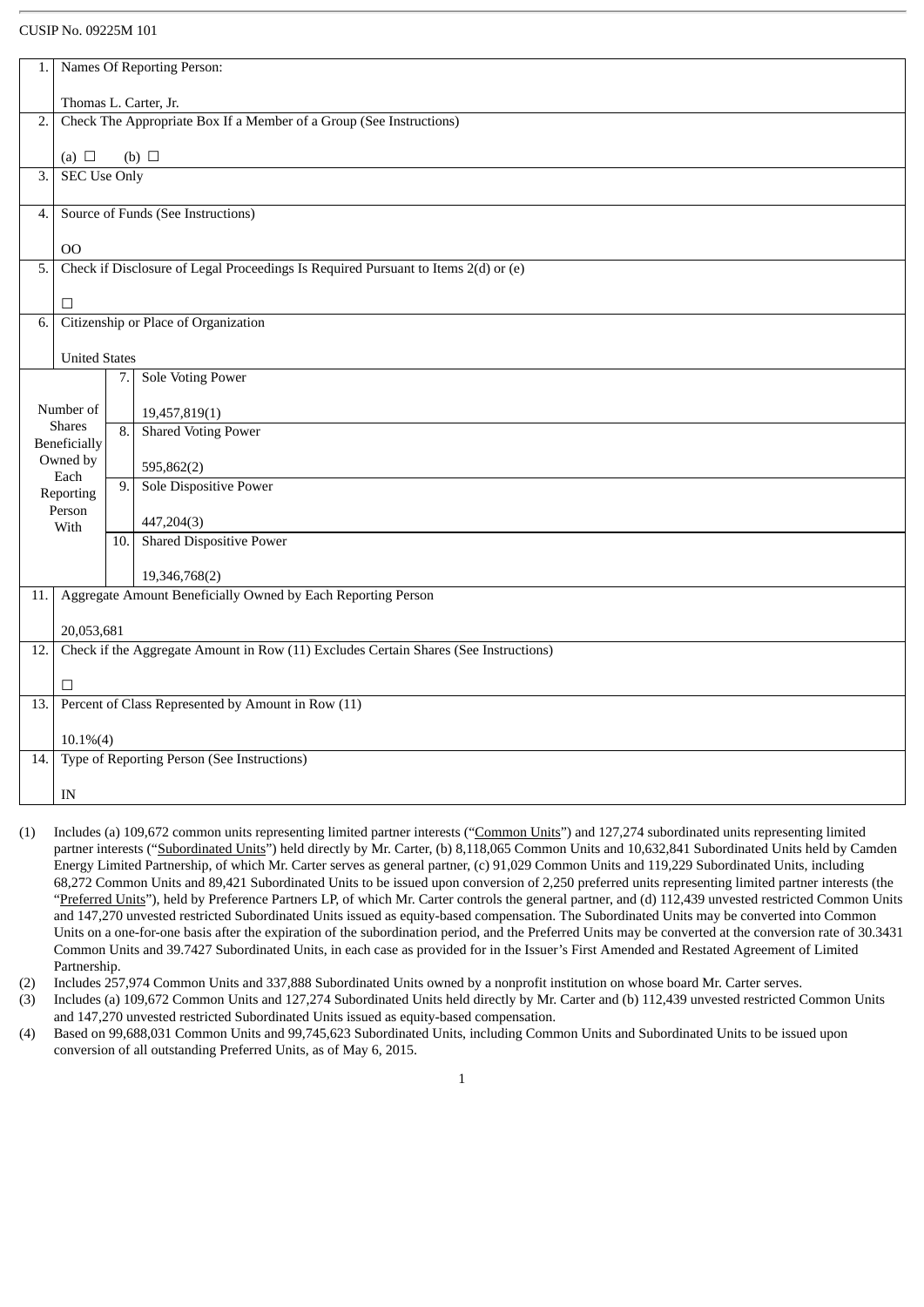## CUSIP No. 09225M 101

| 1.                              | Names Of Reporting Person:                                                           |                  |                                                                                    |  |  |  |  |
|---------------------------------|--------------------------------------------------------------------------------------|------------------|------------------------------------------------------------------------------------|--|--|--|--|
|                                 |                                                                                      |                  |                                                                                    |  |  |  |  |
|                                 | Camden Energy Limited Partnership                                                    |                  |                                                                                    |  |  |  |  |
| 2.                              | Check The Appropriate Box If a Member of a Group (See Instructions)                  |                  |                                                                                    |  |  |  |  |
|                                 | (a) $\Box$                                                                           |                  | $(b)$ $\square$                                                                    |  |  |  |  |
| 3.                              | <b>SEC Use Only</b>                                                                  |                  |                                                                                    |  |  |  |  |
|                                 |                                                                                      |                  |                                                                                    |  |  |  |  |
| 4.                              |                                                                                      |                  | Source of Funds (See Instructions)                                                 |  |  |  |  |
|                                 |                                                                                      |                  |                                                                                    |  |  |  |  |
| 5.                              | 00                                                                                   |                  | Check if Disclosure of Legal Proceedings Is Required Pursuant to Items 2(d) or (e) |  |  |  |  |
|                                 |                                                                                      |                  |                                                                                    |  |  |  |  |
|                                 | $\Box$                                                                               |                  |                                                                                    |  |  |  |  |
| 6.                              |                                                                                      |                  | Citizenship or Place of Organization                                               |  |  |  |  |
|                                 |                                                                                      |                  |                                                                                    |  |  |  |  |
|                                 | Texas                                                                                | 7.1              | <b>Sole Voting Power</b>                                                           |  |  |  |  |
|                                 |                                                                                      |                  |                                                                                    |  |  |  |  |
|                                 | Number of                                                                            |                  | 18,750,906(1)                                                                      |  |  |  |  |
|                                 | <b>Shares</b>                                                                        | $\overline{8}$ . | <b>Shared Voting Power</b>                                                         |  |  |  |  |
| <b>Beneficially</b><br>Owned by |                                                                                      |                  |                                                                                    |  |  |  |  |
|                                 | Each                                                                                 | 9.               | Sole Dispositive Power                                                             |  |  |  |  |
|                                 | Reporting                                                                            |                  |                                                                                    |  |  |  |  |
|                                 | Person<br>With                                                                       |                  | 18,750,906(1)                                                                      |  |  |  |  |
|                                 |                                                                                      |                  | 10. Shared Dispositive Power                                                       |  |  |  |  |
|                                 |                                                                                      |                  |                                                                                    |  |  |  |  |
| 11.                             |                                                                                      |                  |                                                                                    |  |  |  |  |
|                                 | Aggregate Amount Beneficially Owned by Each Reporting Person                         |                  |                                                                                    |  |  |  |  |
|                                 | 18,750,906                                                                           |                  |                                                                                    |  |  |  |  |
| 12.                             | Check if the Aggregate Amount in Row (11) Excludes Certain Shares (See Instructions) |                  |                                                                                    |  |  |  |  |
|                                 |                                                                                      |                  |                                                                                    |  |  |  |  |
|                                 | $\Box$                                                                               |                  | Percent of Class Represented by Amount in Row (11)                                 |  |  |  |  |
| 13.                             |                                                                                      |                  |                                                                                    |  |  |  |  |
|                                 | $9.4\%(2)$                                                                           |                  |                                                                                    |  |  |  |  |
| 14.                             |                                                                                      |                  | Type of Reporting Person (See Instructions)                                        |  |  |  |  |
|                                 |                                                                                      |                  |                                                                                    |  |  |  |  |
|                                 | $\mathbf{PN}$                                                                        |                  |                                                                                    |  |  |  |  |

(1) Includes 8,118,065 Common Units and 10,632,841 Subordinated Units.

(2) Based on 99,688,031 Common Units and 99,745,623 Subordinated Units, including Common Units and Subordinated Units to be issued upon conversion of all outstanding Preferred Units, as of May 6, 2015.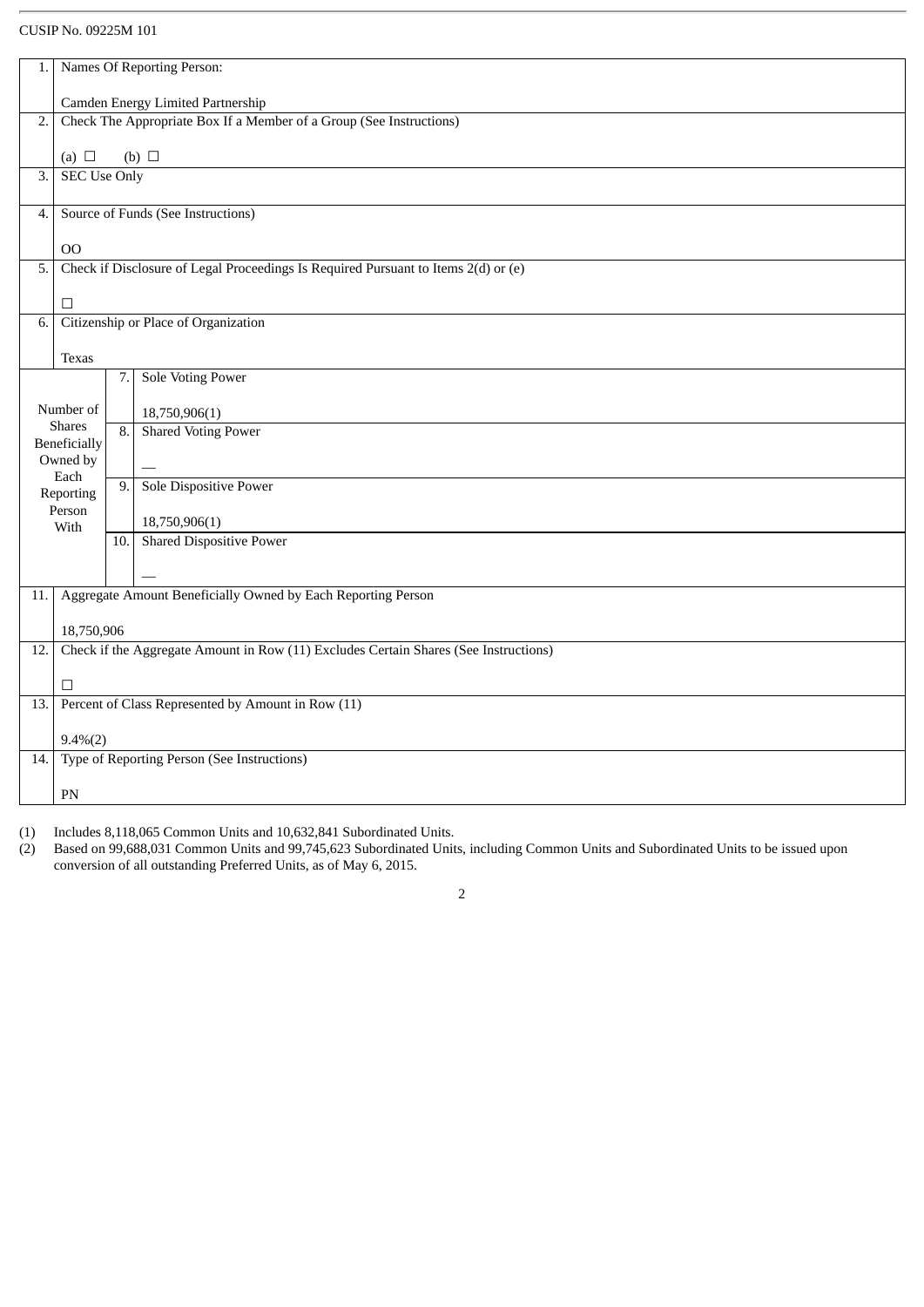#### **Item 1. Security and Issuer**

This statement on Schedule 13D (the "Schedule 13D") relates to common units representing limited partner interests (the "Common Units") of Black Stone Minerals, L.P., a Delaware limited partnership (the "Issuer"). The Issuer's principal executive offices are located at 1001 Fannin Street, Suite 2020, Houston, Texas 77002.

#### **Item 2. Identity and Background**

(a), (f) This Schedule 13D is being filed jointly by Thomas L. Carter, Jr., a U.S. citizen, and Camden Energy Limited Partnership, a Texas limited partnership of which Mr. Carter serves as the general partner ("Camden" and together with Mr. Carter, the "Reporting Persons").

(b) The business address for the Reporting Persons is 1001 Fannin Street, Suite 2020, Houston, Texas 77002.

(c) Mr. Carter's present principal occupation is Chairman, Chief Executive Officer, and President of the Issuer. Camden's primary business activity is private investment on behalf of the Carter family.

(d), (e) During the last five years, neither of the Reporting Persons has been (i) convicted in a criminal proceeding (excluding traffic violations or similar misdemeanors) or (ii) a party to a civil proceeding of a judicial or administrative body of competent jurisdiction and as a result of such proceeding was or is subject to a judgment, decree or final order enjoining future violations of, or prohibiting or mandating activities subject to, federal or state securities laws or finding any violation with respect to such laws.

#### **Item 3. Source and Amount of Funds or Other Consideration**

The Reporting Persons held common units and preferred units, each representing limited partner interests in the predecessor of the Issuer (the "Predecessor"), prior to the following events. On May 6, 2015, prior to the initial public offering of the Issuer (the "IPO") and pursuant to a merger agreement:

- the Predecessor merged with and into the Issuer (the "Merger"),
- the common units of the Predecessor were converted into Common Units and subordinated units, representing limited partner interests, in the Issuer ("Subordinated Units"), and
- the preferred units in the Predecessor were converted into preferred units in the Issuer ("Preferred Units").

The Reporting Persons' common units and preferred units in the Predecessor were converted into Common Units, Subordinated Units, and Preferred Units as shown in the following table:

|                         |              | <b>Subordinated</b> | Preferred   |
|-------------------------|--------------|---------------------|-------------|
| <b>Reporting Person</b> | Common Units | Units(1)            | Units $(1)$ |
| Thomas L. Carter, Jr.   | 8.608.407    | 11.275.081          | 2.250       |
| Camden                  | 8.118.065    | 10,632,841          |             |

(1) The Subordinated Units may be converted into Common Units on a one-for-one basis after the expiration of the subordination period, and the Preferred Units may be converted at the conversion rate of 30.3431 Common Units and 39.7427 Subordinated Units, in each case as provided for in the Issuer's First Amended and Restated Agreement of Limited Partnership.

The general partner of the Issuer (the "General Partner") is a wholly owned subsidiary of the Issuer. Unvested common units of the Predecessor previously issued as equity-based compensation were converted into unvested Common Units and unvested Subordinated Units. Subsequent to the merger, the Issuer issued and sold 22,500,000 Common Units in its IPO at a public offering price of \$19.00 per Common Unit.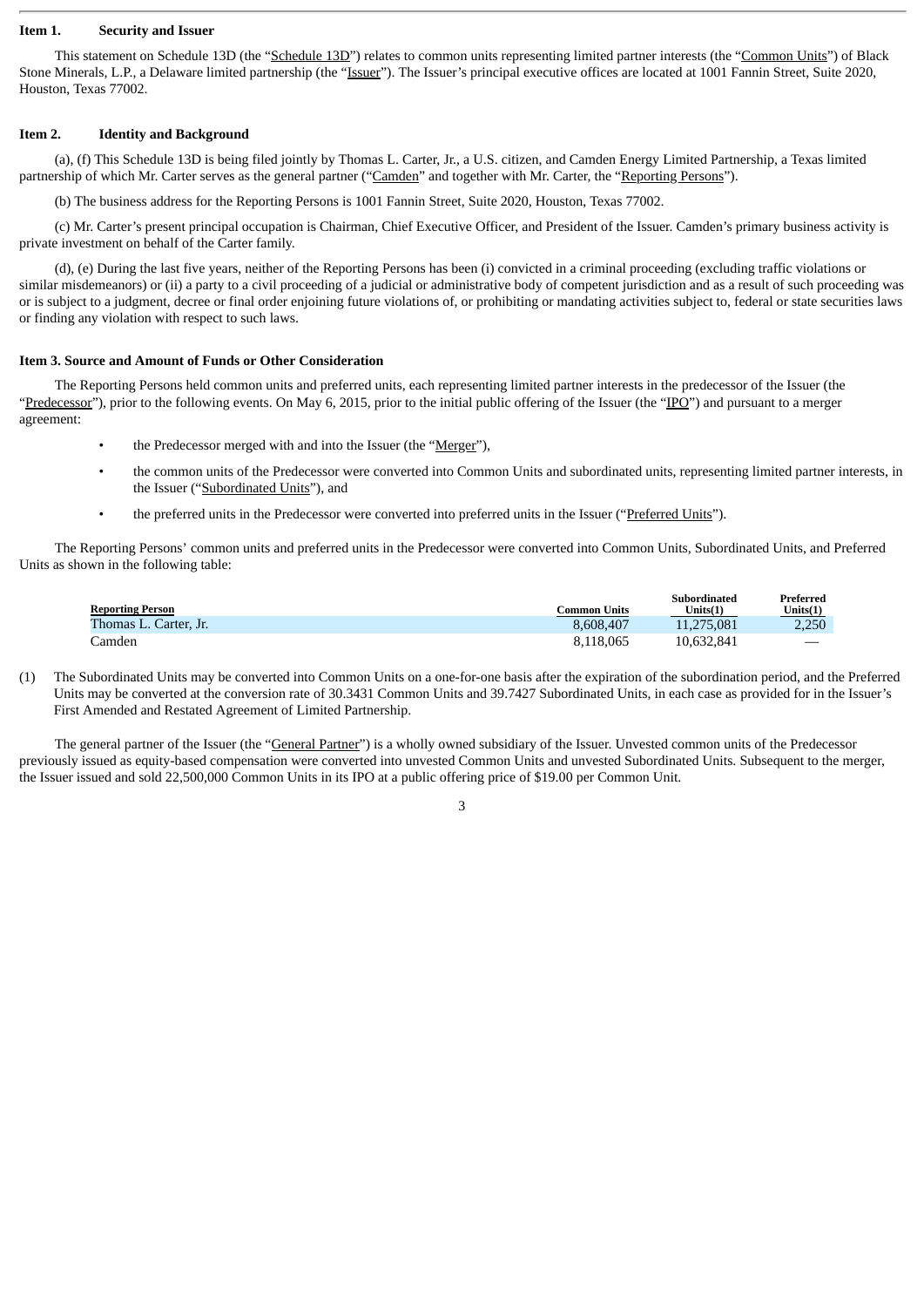Mr. Carter used cash on hand to acquire 12,500 Common Units through the Directed Unit Program conducted in connection with the IPO (the "DUP Units").

## **Item 4. Purpose of Transaction**

(a) As described in Item 3 above, the Reporting Persons acquired Common Units, Subordinated Units, and Preferred Units pursuant to the Merger, and Mr. Carter acquired the DUP Units at the IPO. The Reporting Persons have acquired these securities for investment purposes.

The Reporting Persons intend to review their investment in the Issuer on a continuing basis and, depending upon the price of and other market conditions relating to the Common Units or other securities of the Issuer, subsequent developments affecting the Issuer, the Issuer's business and prospects, other investment and business opportunities available to the Reporting Persons, general stock market and economic conditions, tax considerations, and other factors deemed relevant, may decide to increase or decrease the size of their investment in the Issuer.

(b)-(j) The Reporting Persons have no plans or proposals which relate to, or could result in, any of the matters referred to in paragraphs (b) through (j) inclusive of Item 4 of the Schedule 13D. The Reporting Persons may, at any time and from time to time, review or reconsider their position, change their purpose or formulate plans or proposals with respect thereto.

Pursuant to a Lock-Up Agreement, as described in Item 6 below, between Mr. Carter and the underwriters of the Issuer's IPO, Mr. Carter is restricted from selling any of the Issuer's securities for a period of 180 days beginning on April 30, 2015, including securities owned by Camden.

#### **Item 5. Interest in Securities of the Issuer**

(a), (b) Based on 99,688,031 Common Units and 99,745,623 Subordinated Units, including Common Units and Subordinated Units to be issued upon conversion of all outstanding Preferred Units, as of May 6, 2015. Pursuant to the Issuer's First Amended and Restated Agreement of Limited Partnership, as described in Item 6 below, the Reporting Persons are entitled to vote their Common Units, Subordinated units, and Preferred Units (the Preferred Units on an as-converted basis) together as a single class for most matters, including the election of directors to the Board of Directors of the General Partner. The Reporting Persons are entitled to cumulate their votes for purposes of electing directors.

| Thomas L. Carter, Jr.                                  |            |
|--------------------------------------------------------|------------|
| (a) Aggregate amount beneficially owned:               | 20,053,681 |
| Percentage beneficially owned:                         | 10.1%      |
| (b) Number of units to which the Reporting Person has: |            |
| i. Sole voting power                                   | 19,457,819 |
| ii. Shared voting power                                | 595,862    |
| iii. Sole dispositive power                            | 447,204    |
| iv. Shared dispositive power                           | 19,346,768 |
| <b>Camden Energy Limited Partnership</b>               |            |
| (a) Aggregate amount beneficially owned:               | 18,750,906 |
| Percentage beneficially owned:                         | 9.4%       |
| (b) Number of units to which the Reporting Person has: |            |
| i. Sole voting power                                   | 18,750,906 |
| ii. Shared voting power                                |            |
| iii. Sole dispositive power                            | 18,750,906 |
| iv. Shared dispositive power                           |            |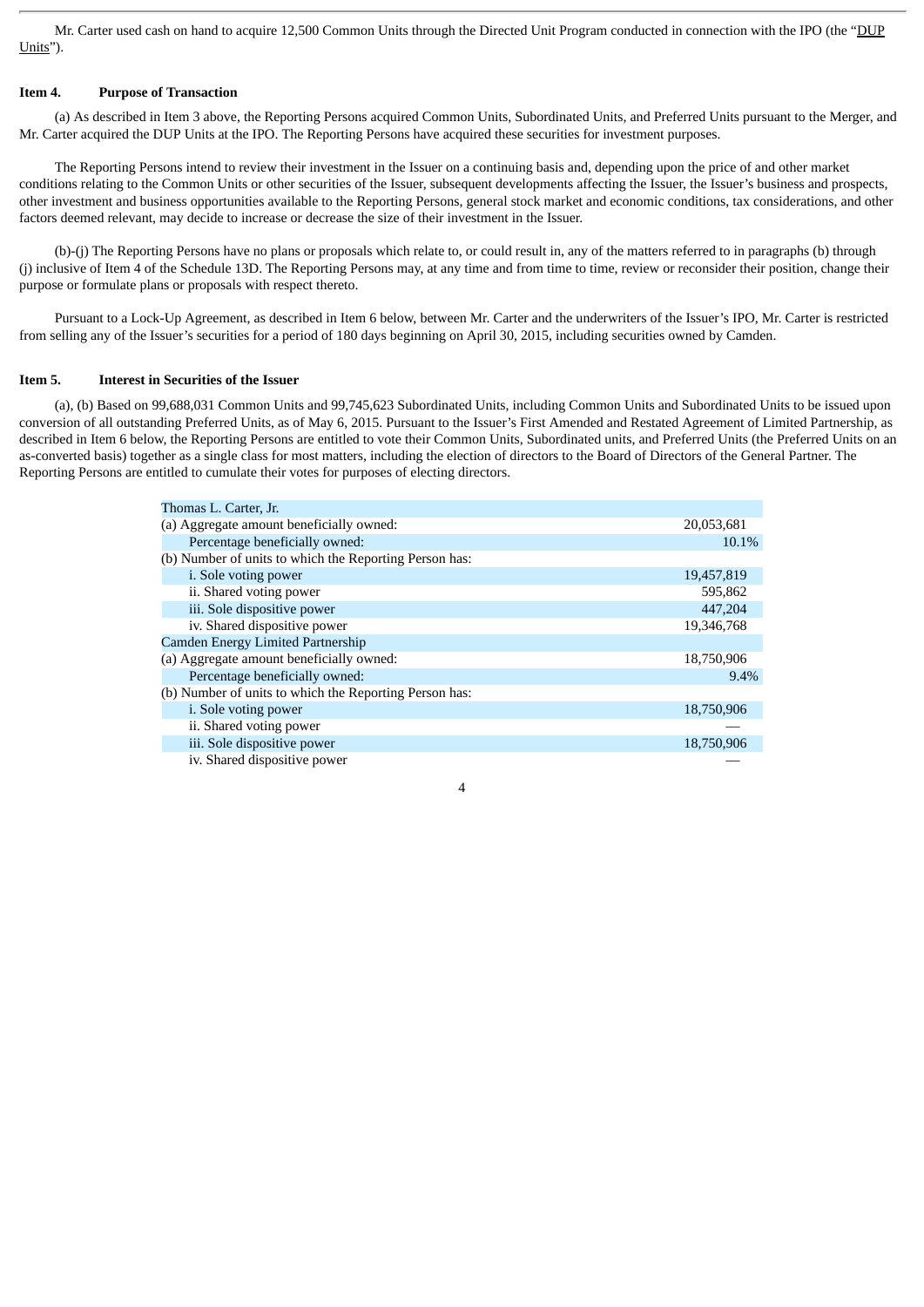(c) Except as set forth in Item 3 above, the Reporting Persons have not effected any transactions in the class of securities described herein during the past 60 days.

(d) Not applicable.

(e) Not applicable.

## **Item 6. Contracts, Arrangements, Understandings or Relationships with Respect to Securities of the Issuer**

#### *Joint Filing Agreement*

A Joint Filing Agreement, dated May 18, 2015, by and between the Reporting Persons has been executed. A copy of the Joint Filing Agreement is attached hereto as Exhibit 99.1 to this Schedule 13D and is incorporated herein by reference.

#### *Partnership Agreement*

On May 6, 2015, in connection with the closing of the IPO, the Partnership amended and restated its Limited Partnership Agreement (as amended, the "Partnership Agreement"). The Partnership agreement describes the terms and rights of the Common Units, Subordinated Units, and Preferred Units, including with respect to voting, conversion and cash distributions. The foregoing description of the Partnership Agreement is not complete and is qualified in its entirety by reference to the full text of the Partnership Agreement, which is listed as Exhibit 99.2 and incorporated herein by reference.

#### *Carter Award Agreements*

On May 6, 2015, in connection with the closing of the IPO, the Partnership issued restricted Common Units and restricted Subordinated Units to Mr. Carter pursuant to a Converted Restricted Unit Grant Notice (the "Unit Award"), which replaced Mr. Carter's unvested restricted common units of the Predecessor. Under the Unit Award, Mr. Carter may not transfer any of the unvested restricted common units or unvested restricted subordinated units until they vest. The Common Units and Subordinated Units issued pursuant to the Unit Grant Notice are subject to time-based vesting between 2016 and 2018. For a detailed description of the terms and conditions of Mr. Carter's 112,439 unvested restricted Common Units and 147,270 unvested restricted Subordinated Units issued as equity-based compensation, please see the Converted Restricted Unit Grant Notice by and between Black Stone Minerals Company, L.P. and Thomas L. Carter, Jr. effective as of May 6, 2015, which is attached hereto as Exhibit 99.3 to this Schedule 13D and is incorporated herein by reference.

#### *Lock-Up Agreement*

Mr. Carter has agreed that, without the prior written consent of Barclays Capital Inc., he will not directly or indirectly, for a period of 180 days after April 30, 2015, sell any Common Units that he beneficially owns, including any Common Units resulting from the conversion of any Preferred Units that he beneficially owns. For a description of the resale restrictions under Mr. Carter's 180-day Lock-Up Agreement with the underwriters of the IPO, please see the Underwriting Agreement, dated as of April 30, 2015, by and among Black Stone Minerals, L.P., Black Stone Minerals GP, L.L.C., Black Stone Minerals Company, L.P., BSMC GP, L.L.C., Black Stone Natural Resources, L.L.C. and several underwriters named therein, listed as Exhibit 99.4, which is incorporated herein by reference.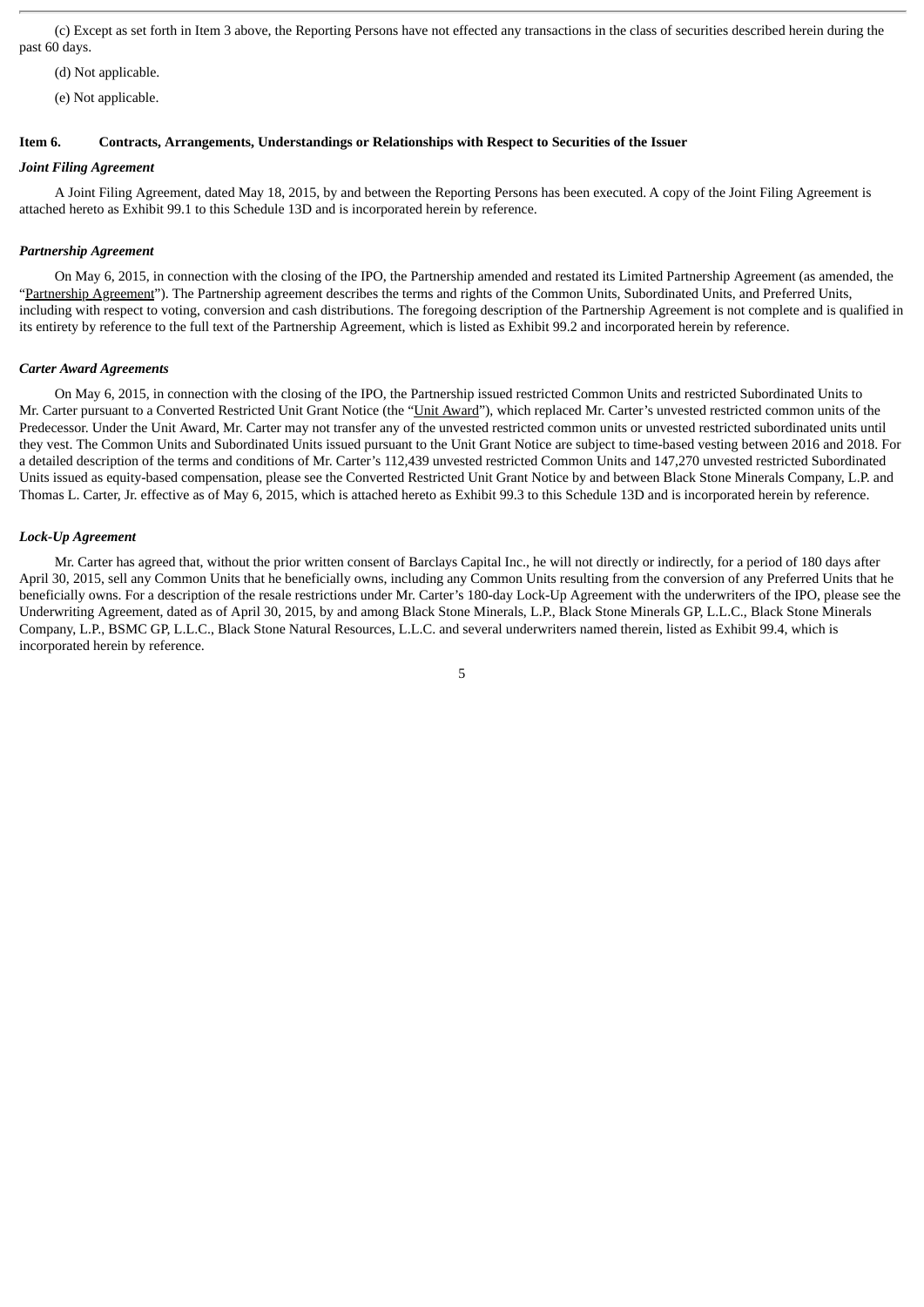## **Item 7. Material to be Filed as Exhibits**

| <b>Exhibit No.</b> | <b>Description of Exhibit</b>                                                                                                                                                                                                                                                                                                                                                                                                |
|--------------------|------------------------------------------------------------------------------------------------------------------------------------------------------------------------------------------------------------------------------------------------------------------------------------------------------------------------------------------------------------------------------------------------------------------------------|
| 99.1               | Joint Filing Agreement                                                                                                                                                                                                                                                                                                                                                                                                       |
| 99.2               | First Amended and Restated Agreement of Limited Partnership of Black Stone Minerals, L.P., dated May 6, 2015 (incorporated by<br>reference to Exhibit 3.1 to the Issuer's Current Report on Form 8-K (File No. 001-37362) filed with the Commission on May 6, 2015)                                                                                                                                                          |
| 99.3               | Converted Restricted Unit Grant Notice by and between Black Stone Minerals Company, L.P. and Thomas L. Carter, Jr. effective as of<br>May 6, 2015                                                                                                                                                                                                                                                                            |
| 99.4               | Underwriting Agreement, dated as of April 30, 2015, by and among Black Stone Minerals, L.P., Black Stone Minerals GP, L.L.C., Black<br>Stone Minerals Company, L.P., BSMC GP, L.L.C., Black Stone Natural Resources, L.L.C. and several underwriters named therein<br>(incorporated by reference to Exhibit 1.1 to the Issuer's Current Report on Form 8-K (File No. 001-37362) filed with the Commission on<br>May 6, 2015) |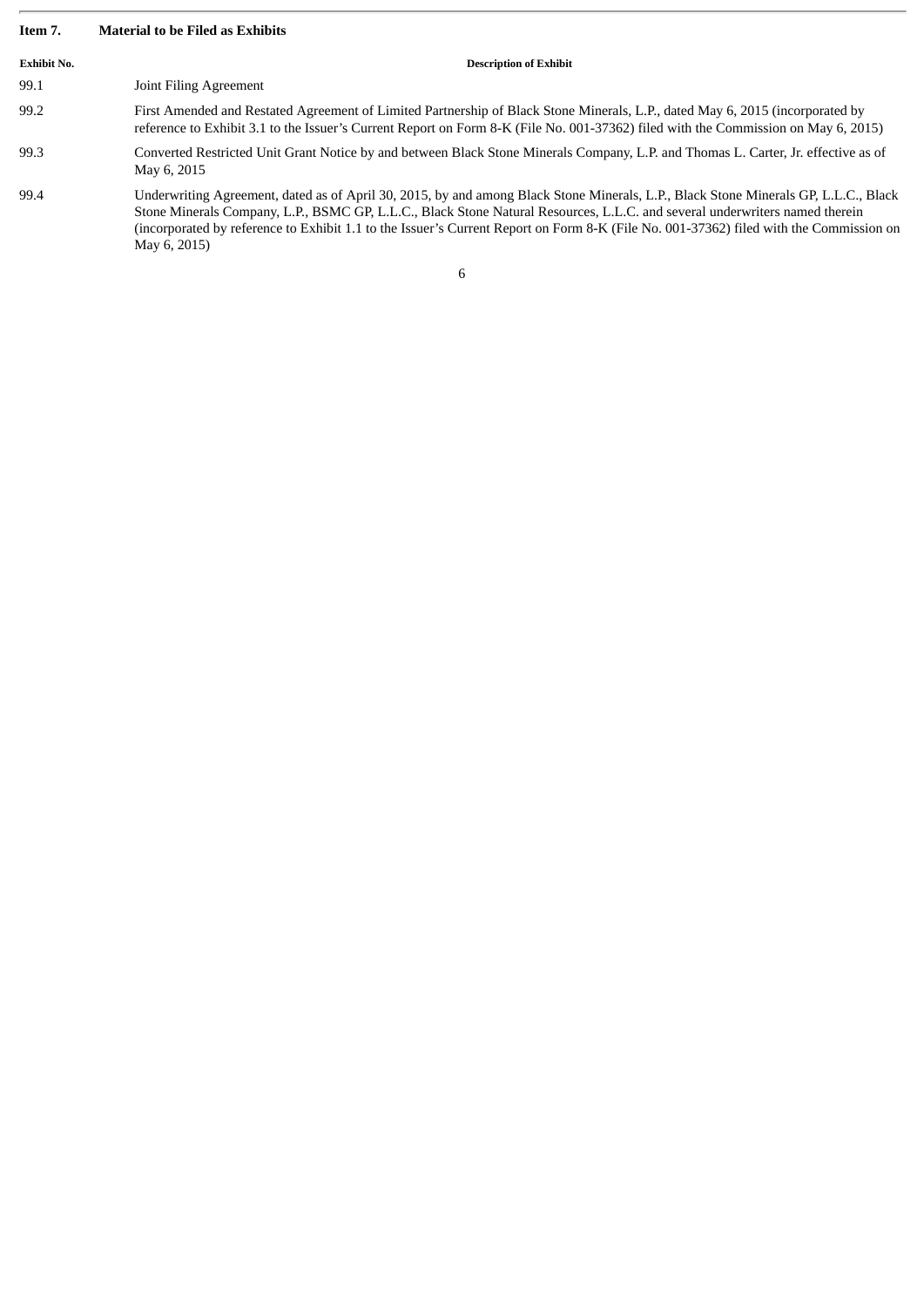**SIGNATURES**

After reasonable inquiry and to the best of its knowledge and belief, each of the undersigned certifies that the information with respect to it set forth in this statement is true, complete and correct.

## Dated: May 18, 2015 **THOMAS L. CARTER, JR.**

/s/ Thomas L. Carter, Jr.

**CAMDEN ENERGY LIMITED PARTNERSHIP By Thomas L. Carter, Jr., its general partner**

/s/ Thomas L. Carter, Jr.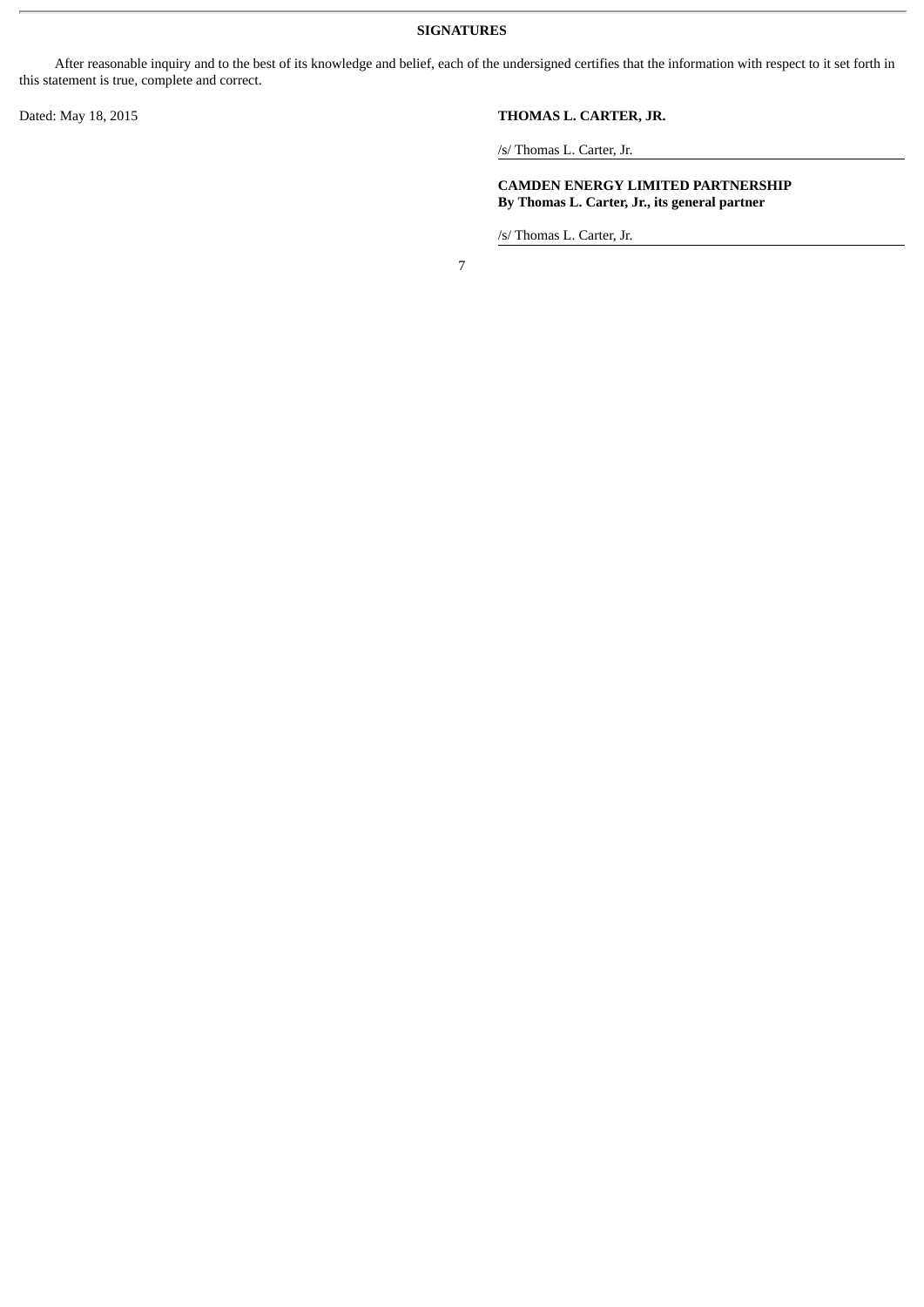## **JOINT FILING AGREEMENT**

Pursuant to Rule 13d-1(k)(1)(iii) of the Securities Exchange Act of 1934, as amended, each of the undersigned agrees that a single joint Schedule 13D and any amendments thereto may be filed on behalf of each of the undersigned with respect to the securities held by each of them in Black Stone Minerals, L.P. This Joint Filing Agreement shall be included as an Exhibit to such Schedule 13D.

Dated: May 18, 2015

## **THOMAS L. CARTER, JR.**

/s/ Thomas L. Carter, Jr.

**CAMDEN ENERGY LIMITED PARTNERSHIP By Thomas L. Carter, Jr., its general partner**

/s/ Thomas L. Carter, Jr.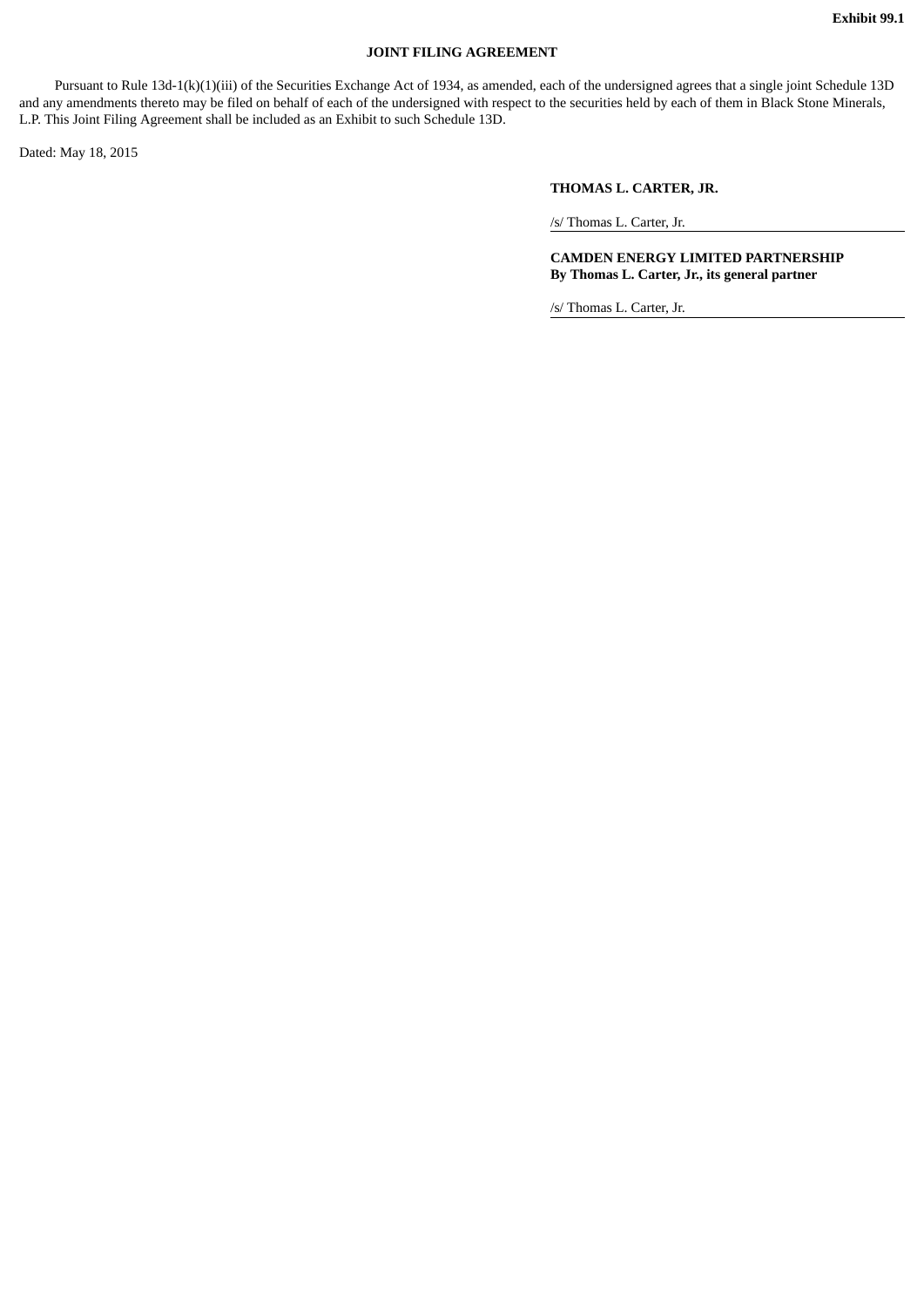## **BLACK STONE MINERALS, L.P. LONG-TERM INCENTIVE PLAN**

## **CONVERTED RESTRICTED UNIT GRANT NOTICE**

Pursuant to the terms and conditions of the Black Stone Minerals, L.P. Long-Term Incentive Plan, as amended from time to time (the "Plan"), Black Stone Minerals GP, L.L.C., a Delaware limited liability company (the "General Partner"), hereby grants to the individual listed below ("you" or "Employee") the number and type of Restricted Units set forth below (the "Converted Restricted Units") in exchange for all outstanding unvested common units in Black Stone Minerals Company, L.P. that were previously granted to Employee (the "Predecessor Restricted Units"). The Converted Restricted Units are subject to the terms and conditions set forth herein as well as the terms and conditions set forth in the Converted Restricted Unit Agreement attached hereto as Exhibit A (the "Agreement") and in the Plan, each of which is incorporated herein by reference. Capitalized terms used but not defined herein shall have the meanings set forth in the Plan.

| <b>Employee:</b>                                                        | Thomas L. Carter Jr.                                                                                                                                                                                                                                                                                                                                                                                                        |
|-------------------------------------------------------------------------|-----------------------------------------------------------------------------------------------------------------------------------------------------------------------------------------------------------------------------------------------------------------------------------------------------------------------------------------------------------------------------------------------------------------------------|
| Date of Grant:                                                          | May 6, 2015                                                                                                                                                                                                                                                                                                                                                                                                                 |
| <b>Employer:</b>                                                        | Black Stone Natural Resources Management Company or any other entity that may employ Employee<br>after the Date of Grant and which entity is the General Partner, Black Stone Minerals, L.P., a Delaware<br>limited partnership (the "Partnership"), or any of their respective Affiliates.                                                                                                                                 |
| <b>Number and Type of Converted</b><br><b>Restricted Units Granted:</b> | 112,439 Common Units and 147,270 Subordinated Units, calculated as set forth in Section 1 of Exhibit B.                                                                                                                                                                                                                                                                                                                     |
| <b>Vesting Schedule:</b>                                                | Subject to the Agreement, the Plan and the other terms and conditions set forth herein, the Converted<br>Restricted Units (rounded to the nearest whole number of Converted Restricted Units, except in the case<br>of the final vesting date) shall vest, in accordance with the following schedule, so long as you remain<br>continuously employed by the Employer from the Date of Grant through each such vesting date: |
|                                                                         | <b>Number of Unvested</b><br><b>Number of Unvested</b>                                                                                                                                                                                                                                                                                                                                                                      |

| <b>Vesting Date</b> | Number of Unvested<br><b>Common Units that</b><br><b>Become Vested</b> | Number of Unvested<br><b>Subordinated Units</b><br>that Become Vested |
|---------------------|------------------------------------------------------------------------|-----------------------------------------------------------------------|
| 1/1/2016            | 33,774                                                                 | 44.238                                                                |
| 3/15/2016           | 20,502                                                                 | 26,852                                                                |
| 1/1/2017            | 17,159                                                                 | 22,475                                                                |
| 3/15/2017           | 20,502                                                                 | 26,852                                                                |
| 3/15/2018           | 20,502                                                                 | 26,853                                                                |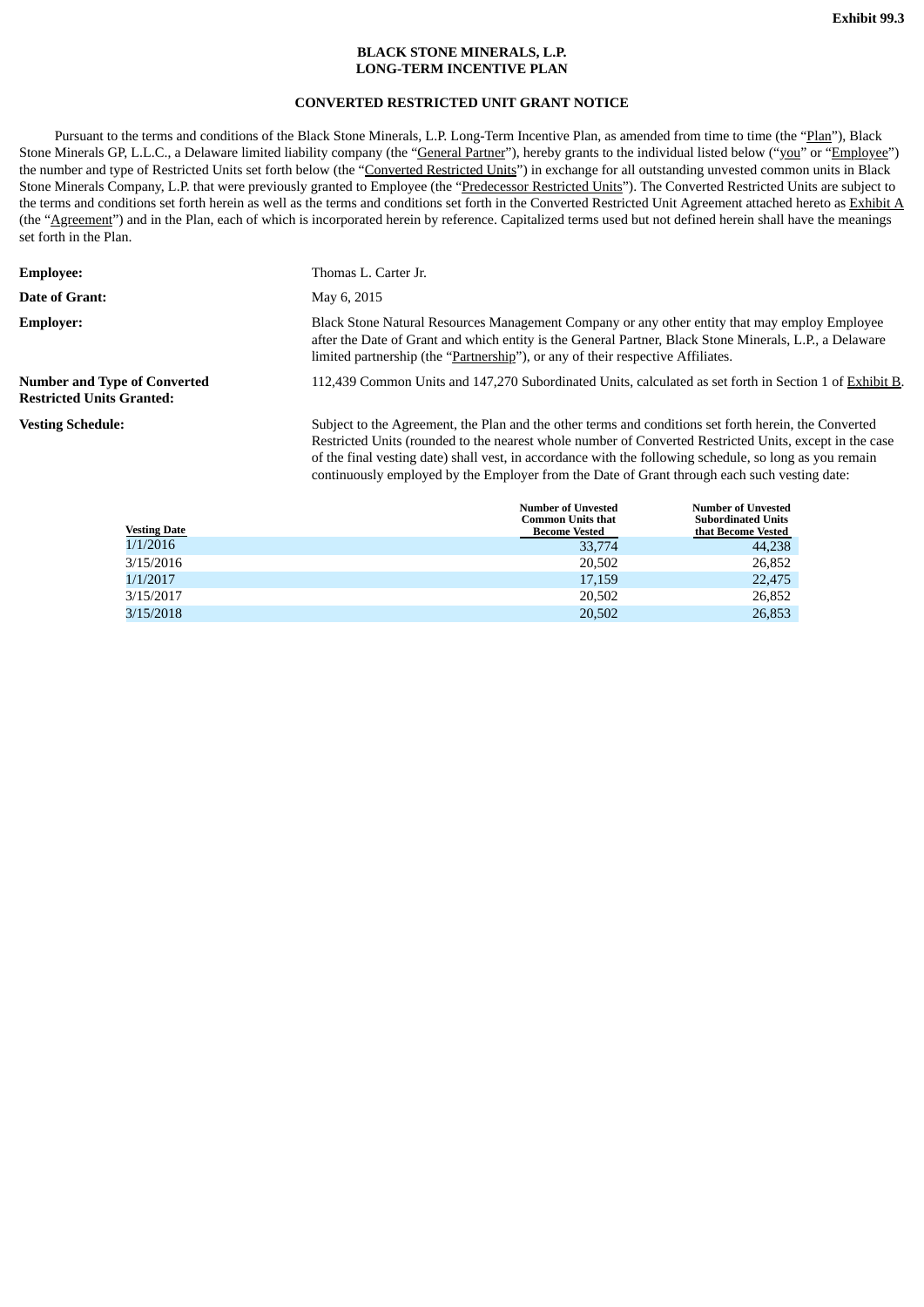By accepting the Converted Restricted Units, you agree to be bound by the terms and conditions of the Plan, the Agreement and this Converted Restricted Unit Grant Notice (this "Grant Notice"). You acknowledge that you have reviewed the Agreement, the Plan and this Grant Notice in their entirety and fully understand all provisions of the Agreement, the Plan and this Grant Notice. You hereby agree to accept as binding, conclusive and final all decisions or interpretations of the Committee regarding any questions or determinations arising under the Agreement, the Plan or this Grant Notice.

> [Remainder of Page Intentionally Blank; Signature Page Follows]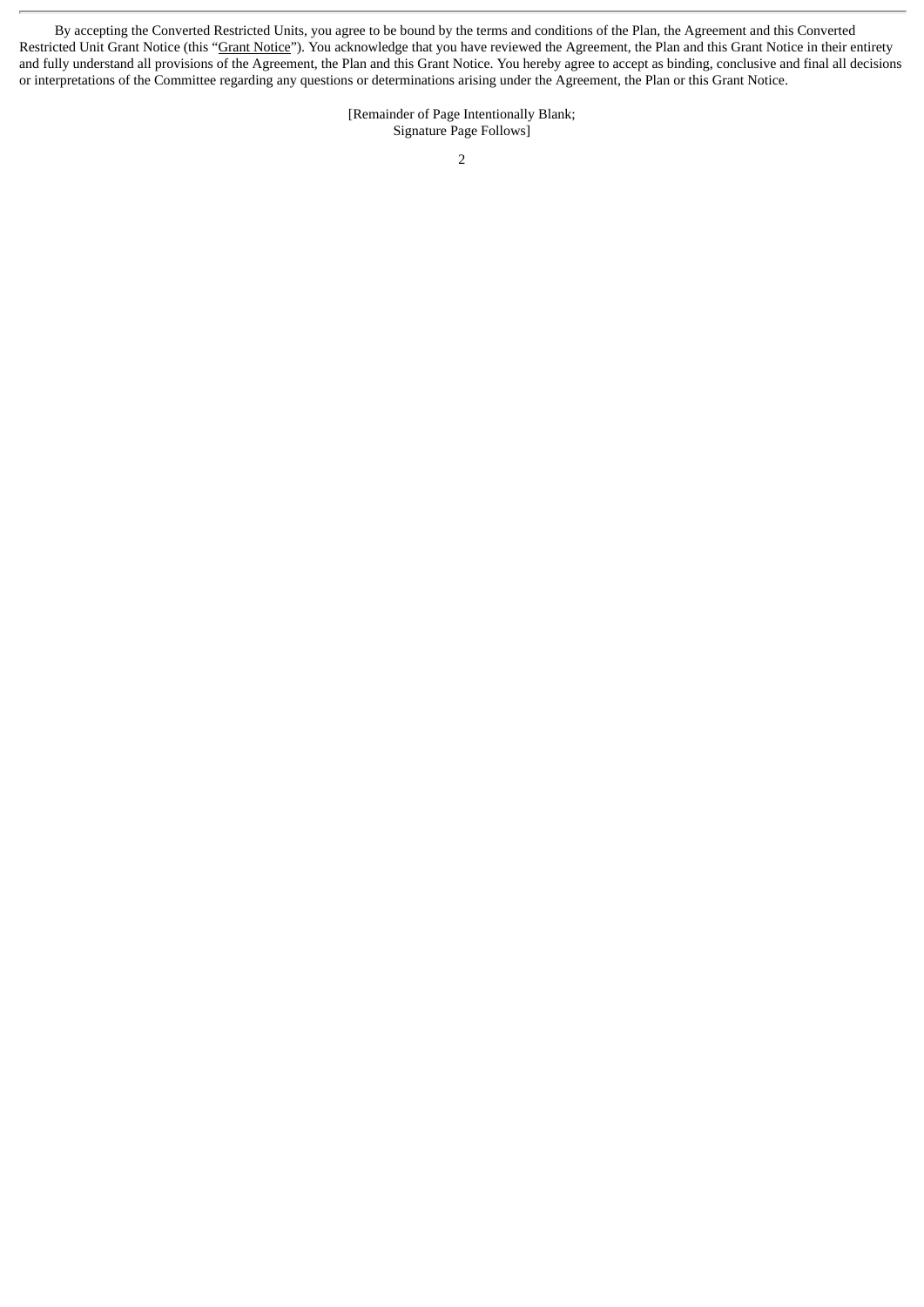**IN WITNESS WHEREOF**, the General Partner has caused this Grant Notice to be executed by an officer thereunto duly authorized effective for all purposes as provided above.

## **BLACK STONE MINERALS GP, L.L.C.**

By: /s/ Allan Skov

Allan Skov Senior Vice President, Corporate Services, and Chief Information Officer

SIGNATURE PAGE TO CONVERTED RESTRICTED UNIT GRANT NOTICE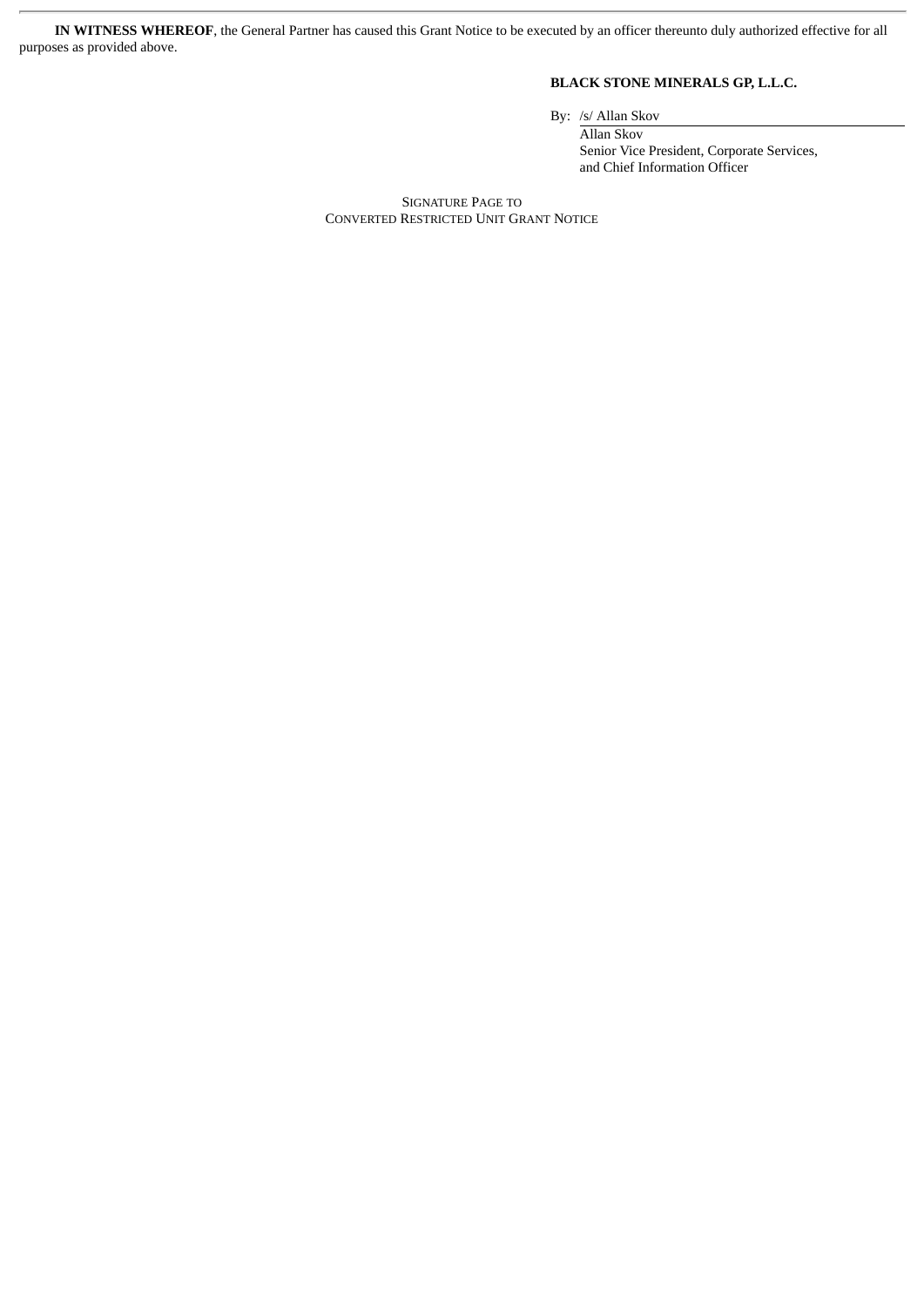## **EXHIBIT A**

#### **CONVERTED RESTRICTED UNIT AGREEMENT**

This Converted Restricted Unit Agreement (this "Agreement") is made as of the Date of Grant set forth in the Grant Notice to which this Agreement is attached (the "Date of Grant") by and between Black Stone Minerals GP, L.L.C., a Delaware limited liability company (the "General Partner"), and Thomas L. Carter Jr. ("Employee"). Capitalized terms used but not specifically defined herein shall have the meanings specified in the Plan or the Grant Notice.

1 **Grant of Restricted Units**. Effective as of the Date of Grant, the General Partner hereby grants to Employee the number and type of Restricted Units set forth in the Grant Notice (the "Converted Restricted Units") on the terms and conditions set forth in the Grant Notice, this Agreement and the Plan, which is incorporated herein by reference as a part of this Agreement. In the event of any inconsistency between the Plan and this Agreement, the terms of the Plan shall control.

2 **Issuance Mechanics**. The General Partner shall (a) cause a certificate or certificates representing such Converted Restricted Units to be registered in the name of Employee, or (b) cause such Converted Restricted Units to be held in book-entry form. If a certificate is issued, it shall be delivered to and held in custody by the General Partner and shall bear such legend or legends as the Committee deems appropriate in order to reflect the Forfeiture Restrictions (as defined below) and to ensure compliance with the terms and provisions of this Agreement, the rules, regulations and other requirements of the United States Securities and Exchange Commission, any applicable federal or state securities laws or any securities exchange on which the Common Units are then listed or quoted. If the Converted Restricted Units are held in book-entry form, then such entry will reflect that the Converted Restricted Units are subject to the restrictions of this Agreement.

### 3 **Forfeiture Restrictions**.

3.1 The Converted Restricted Units may not be sold, assigned, pledged, exchanged, hypothecated or otherwise transferred, encumbered or disposed of except as provided in this Agreement or the Plan. In the event of the termination of Employee's employment with the Employer, except as otherwise expressly provided in this Agreement, Employee shall immediately and without any further action by the General Partner, forfeit and surrender for no consideration all of the Converted Restricted Units with respect to which the Forfeiture Restrictions have not lapsed as of the date of such termination. The prohibition against transfer and the obligation to forfeit and surrender the Converted Restricted Units upon termination of Employee's employment as provided in this Section 3(a) are referred to herein as the "Forfeiture Restrictions." The Forfeiture Restrictions shall be binding upon and enforceable against any transferee of the Converted Restricted Units.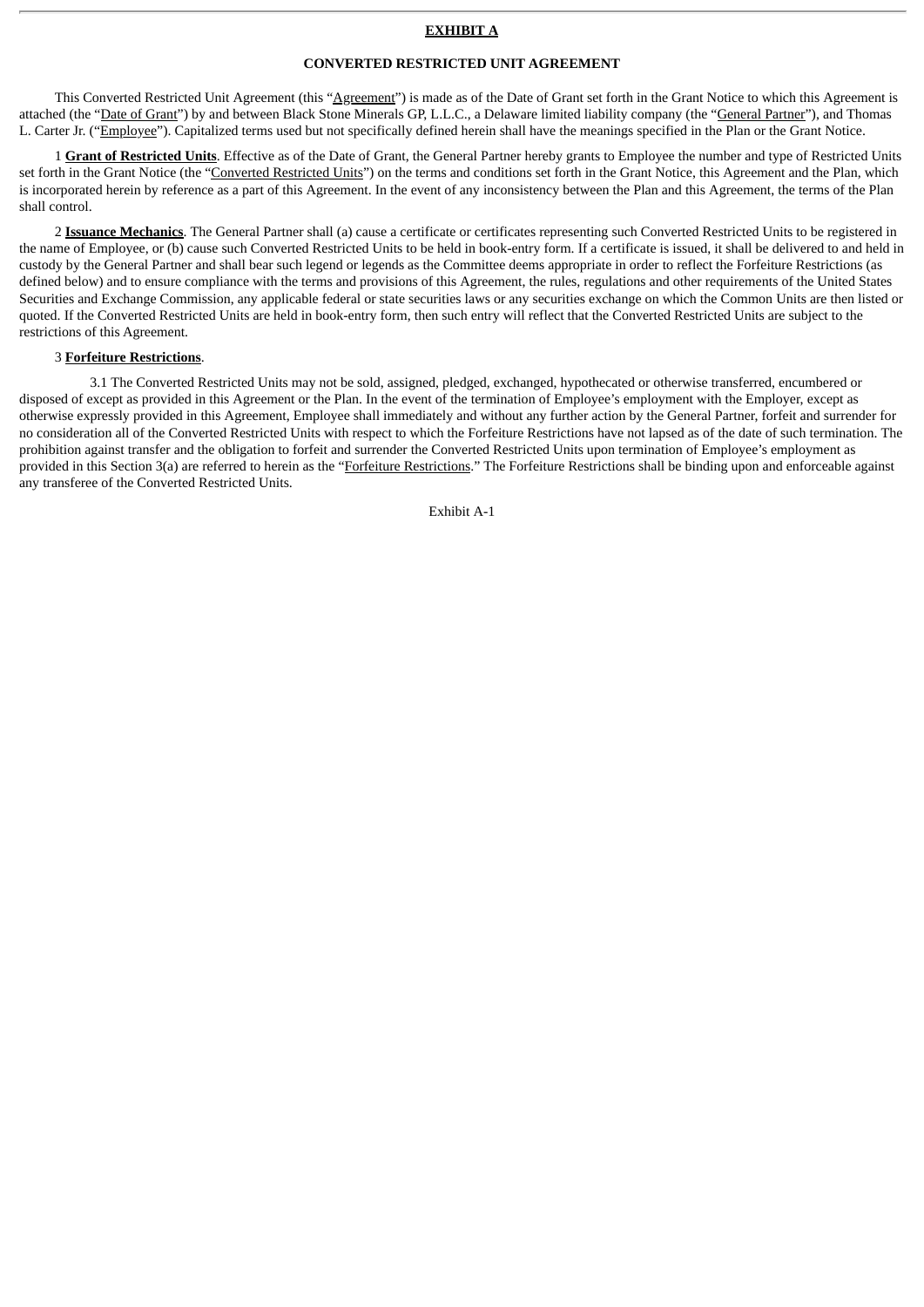3.2 In the event of a Qualifying Termination (as defined in Section 3(d)) prior to the vesting of all of the Converted Restricted Units, subject to Employee's compliance with the release requirement described in Section 3(f), the Forfeiture Restrictions on the Applicable Restricted Units (as defined in Section 3(d)) shall automatically lapse and the Applicable Restricted Units shall immediately thereafter become Earned Units so long as Employee has remained continuously employed by the Employer from the Date of Grant through the date of such Qualifying Termination; provided, however, that if such Qualifying Termination occurs within 24 months following a Change of Control, the Forfeiture Restrictions on all unvested Converted Restricted Units will lapse automatically in accordance with Section 3(e) without any further action by the General Partner or the Partnership and such Converted Restricted Units shall immediately thereafter become Earned Units so long as Employee has remained continuously employed by the Employer from the Date of Grant through the date of such Qualifying Termination.

3.3 In the event of a termination of Employee's employment due to Employee's Disability (as defined in Section 3(d)) or death prior to the vesting of all of the Converted Restricted Units, the Forfeiture Restrictions on all unvested Converted Restricted Units will lapse automatically in accordance with Section 3(e) without any further action by the General Partner or the Partnership and such Converted Restricted Units shall immediately thereafter become Earned Units so long as Employee has remained continuously employed by the Employer from the Date of Grant through the date of such termination.

#### 3.4 As used herein:

3.4.1 "Applicable Restricted Units" means the sum of the Pro-Rated Common Units and the Pro-Rated Subordinated Units with respect to each grant of Predecessor Restricted Units listed in Section 1 of Exhibit B.

3.4.2 "Cause" has the meaning assigned to such term in Employee's severance agreement with the General Partner or one of its Affiliates; *provided*, *however*, that if Employee does not have a severance agreement with the General Partner or one of its Affiliates or if such agreement does not define the term "Cause," then "Cause" means a determination by two-thirds of the Board that Employee:

willfully and continually failed to substantially perform Employee's duties to the Partnership and its Affiliates (other than a failure resulting from Employee's Disability);

willfully engaged in conduct that is demonstrably and materially injurious to the Partnership, the General Partner or any of their respective Affiliates, monetarily or otherwise;

has been convicted of, or has plead guilty or *nolo contendere* to, a misdemeanor involving moral turpitude or a felony;

has committed an act of fraud, or material embezzlement or material theft, in each case, in the course of Employee's employment relationship with the Employer or one of its Affiliates, or

has materially breached any obligations of Employee under any written agreement (including any non-compete, non-solicitation or confidentiality covenants) entered into between Employee and the Partnership, the General Partner or any of their respective Affiliates.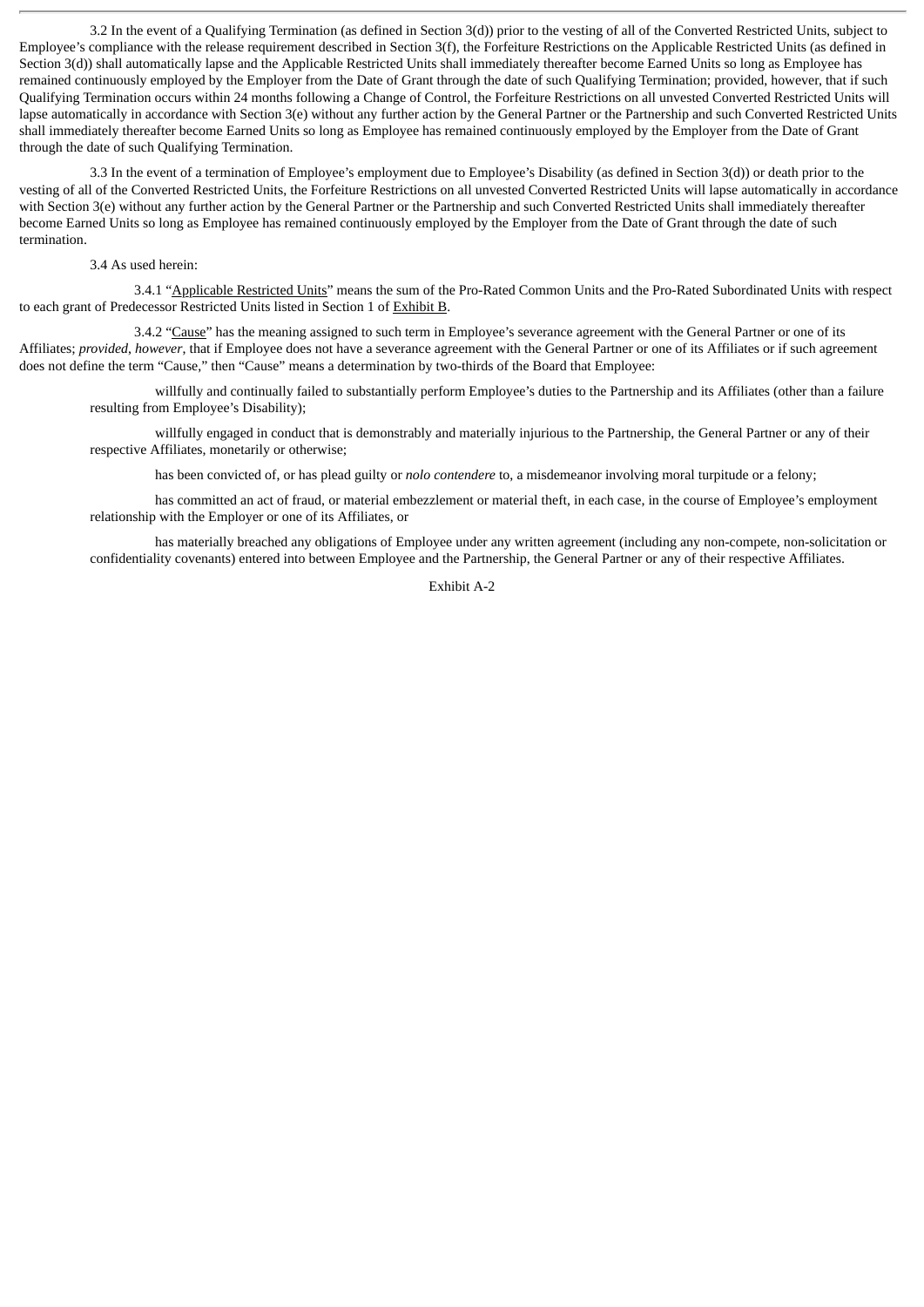Notwithstanding the foregoing, except for a failure, breach or refusal that, by its nature, cannot reasonably be expected to be cured, Employee shall have 30 days following the delivery of written notice by the Employer or one of its Affiliates within which to cure any actions or omissions described in clauses (1), (2), (4) or (5) constituting Cause; *provided however*, that, if the Employer reasonably expects irreparable injury from a delay of 30 days, the Employer or one of its Affiliates may give Employee notice of such shorter period within which to cure as is reasonable under the circumstances, which may include the termination of Employee's employment without notice and with immediate effect.

3.4.3 "Disability" means Employee's incapacity, due to accident, sickness or another circumstance, that renders Employee unable to perform the essential functions of Employee's job function, with reasonable accommodation, for a period of at least 90 consecutive days or 120 days in any 12-month period.

3.4.4 "Final Vesting Date" means, with respect to each grant of Predecessor Restricted Units listed in Section 1 of Exhibit B, the date set forth opposite such grant in the column titled "Final Vesting Date."

3.4.5 "Good Reason" has the meaning assigned to such term in Employee's severance agreement with the General Partner or one of its Affiliates; *provided*, *however*, that if Employee does not have a severance agreement with the General Partner or one of its Affiliates or if such agreement does not define the term "Good Reason," then "Good Reason" means the occurrence of any of the following events without Employee's written consent:

a reduction in Employee's total compensation other than a general reduction in compensation that affects all similarly situated employees in substantially the same proportions;

a relocation of Employee's principal place of employment by more than 50 miles from the location of Employee's principal place of employment as of the Date of Grant;

any material breach by the Partnership or the General Partner of any material provision of this Agreement;

a material, adverse change in Employee's title, authority, duties or responsibilities (other than while Employee has a Disability);

a material adverse change in the reporting structure applicable to Employee; or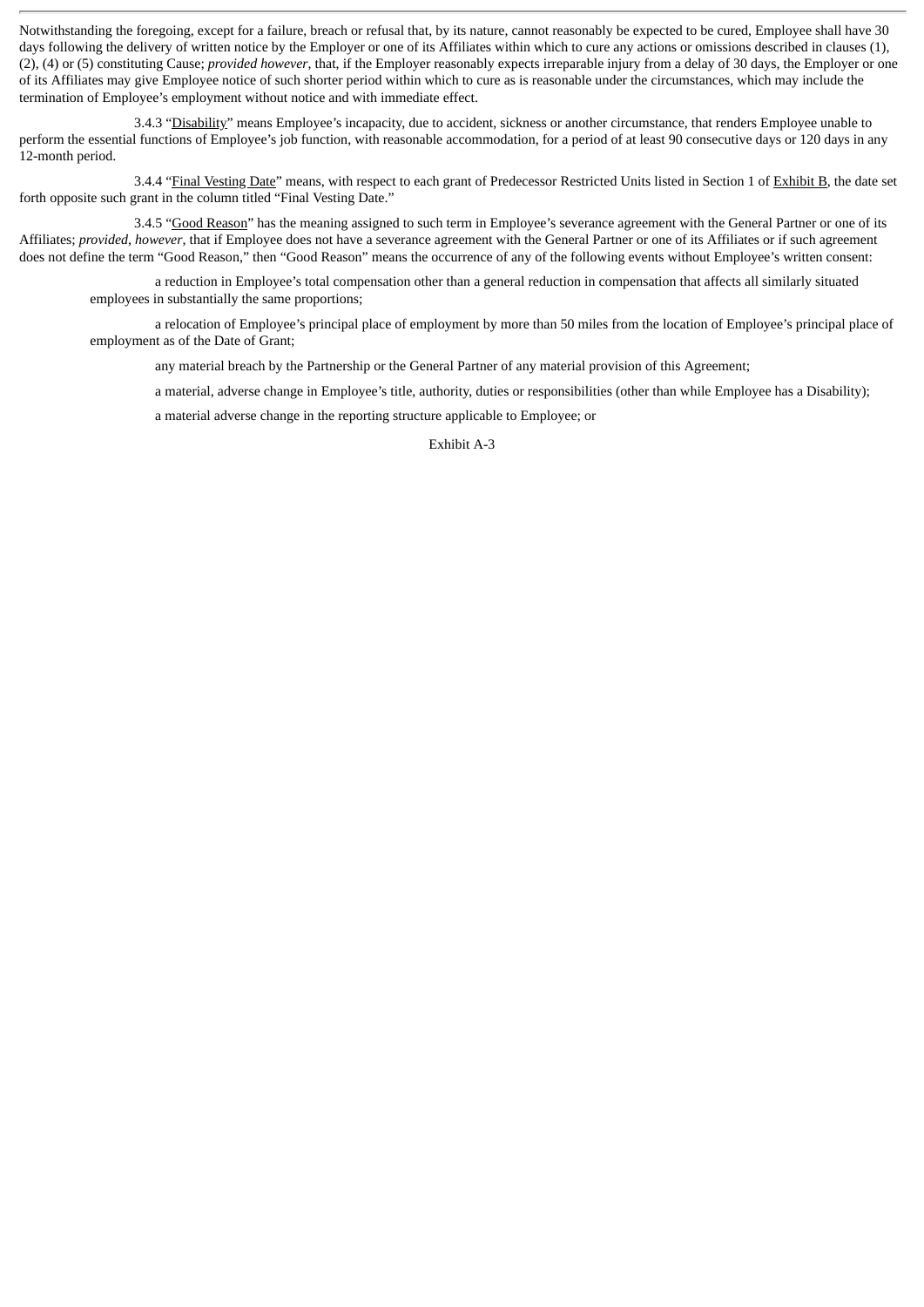following a Change of Control, either (x) a failure of the General Partner or one of its Affiliates to continue in effect any benefit plan or compensation arrangement in which Employee was participating immediately prior to such Change of Control or  $(y)$  the taking of any action by the General Partner or one of its Affiliates that adversely affects Employee's participation in, or materially reduces Employee's benefits or compensation under, any such benefit plan or compensation arrangement, unless, in the case of either clause  $(x)$  or  $(y)$ , there is substituted a comparable benefit plan or compensation arrangement that is at least economically equivalent to the benefit plan or compensation arrangement being terminated or in which Employee's participation is being adversely affected or Employee's benefits or compensation are being materially reduced.

Notwithstanding the foregoing provisions of this definition or any other provision of the Agreement to the contrary, any assertion by Employee of a termination for Good Reason shall not be effective unless all of the following conditions are satisfied: (A) Employee must provide written notice to the General Partner of the existence of the condition(s) providing grounds for termination for Good Reason within 30 days of the initial existence of such grounds; (B) the condition(s) specified in such notice must remain uncorrected for 30 days following the General Partner's receipt of such written notice; and (C) the date of Employee's termination of employment must occur within 60 days after the initial existence of the condition(s) specified in such notice.

3.4.6 "Original Grant Date" means, with respect to each grant of Predecessor Restricted Units listed in Section 1 of Exhibit B, the date set forth opposite such grant in the column titled "Predecessor Restricted Unit Grant Date."

3.4.7 "Pro-Rated Common Units" means, with respect to each grant of Predecessor Restricted Units listed in Section 1 of Exhibit B, the number of Common Units issued with respect to such grant equal to A *minus* B, where:

> "A" is the product of (x) the sum of the amounts set forth in Section 1 of Exhibit B opposite such grant in the column titled "Total Number of BSM Common Units (Post-Conversion)" (i.e., the amount set forth under the heading "Vested as of Date of Grant" and the amount set forth under the heading "Unvested as of Date of Grant"), and (y) a fraction, the numerator of which is the number of days during the period beginning on the applicable Original Grant Date and ending on the date of Employee's Qualifying Termination, and the denominator of which is the number of days during the period beginning on the applicable Original Grant Date with respect to such grant and ending on the Final Vesting Date for such grant; and

> "B" is the sum of (x) the amount set forth in Section 1 of Exhibit B opposite such grant under the heading "Vested as of Date of Grant" in the column titled "Total Number of BSM Common Units (Post-Conversion)" and (y) the cumulative number of Common Units included in the amount set forth in Section 1 of Exhibit B opposite such grant under the heading "Unvested as of Date of Grant" in the column titled "Total Number of BSM Common Units (Post-Conversion)" that became vested prior to the date of Employee's Qualifying Termination.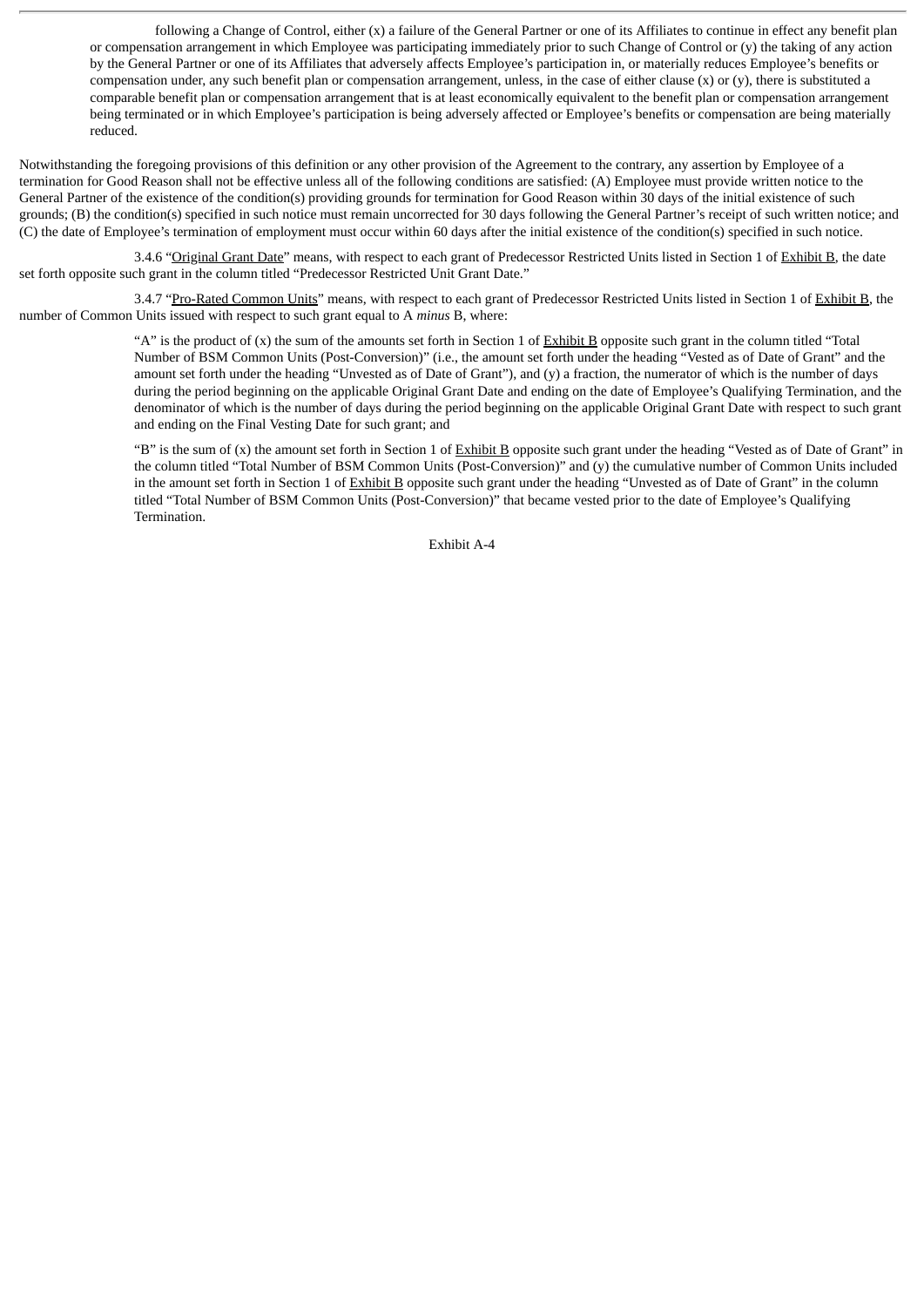3.4.8 "Pro-Rated Subordinated Units" means, with respect to each grant of Predecessor Restricted Units listed in Section 1 of Exhibit B, the number of Subordinated Units issued with respect to such grant equal to A *minus* B, where:

> "A" is the product of  $(x)$  the sum of the amounts set forth in Section 1 of Exhibit B opposite such grant in the column titled "Total" Number of BSM Subordinated Units (Post-Conversion)" (i.e., the amount set forth under the heading "Vested as of Date of Grant" and the amount set forth under the heading "Unvested as of Date of Grant"), and (y) a fraction, the numerator of which is the number of days during the period beginning on the applicable Original Grant Date and ending on the date of Employee's Qualifying Termination, and the denominator of which is the number of days during the period beginning on the applicable Original Grant Date with respect to such grant and ending on the Final Vesting Date for such grant; and

> "B" is the sum of (x) the amount set forth in Section 1 of Exhibit B opposite such grant under the heading "Vested as of Date of Grant" in the column titled "Total Number of BSM Subordinated Units (Post-Conversion)" and (y) the cumulative number of Subordinated Units included in the amount set forth in Section 1 of Exhibit B opposite such grant under the heading "Unvested as of Date of Grant" in the column titled "Total Number of BSM Subordinated Units (Post-Conversion)" that became vested prior to the date of Employee's Qualifying Termination.

3.4.9 "Qualifying Termination" means a termination of Employee's employment by reason of (1) a termination of Employee's employment by the Employer without Cause, or (2) Employee's resignation for Good Reason.

3.5 The Converted Restricted Units shall be released from the Forfeiture Restrictions in accordance with the vesting schedule set forth in the Grant Notice. The Converted Restricted Units with respect to which the Forfeiture Restrictions lapse without forfeiture are referred to herein as the "Earned Units." As soon as administratively practicable following the release of any Converted Restricted Units from the Forfeiture Restrictions, the General Partner shall, as applicable, either deliver to Employee the certificate or certificates representing such Common Units and Subordinated Units in the General Partner's possession belonging to Employee, or, if the Common Units or the Subordinated Units are held in book-entry form, then the General Partner shall remove the notations indicating that the Common Units and/or the Subordinated Units, as applicable, are subject to the restrictions of this Agreement. Employee (or the beneficiary or personal representative of Employee in the event of Employee's death or disability, as the case may be) shall deliver to the General Partner any representations or other documents or assurances as the General Partner or its representatives deem necessary or advisable in connection with any such delivery.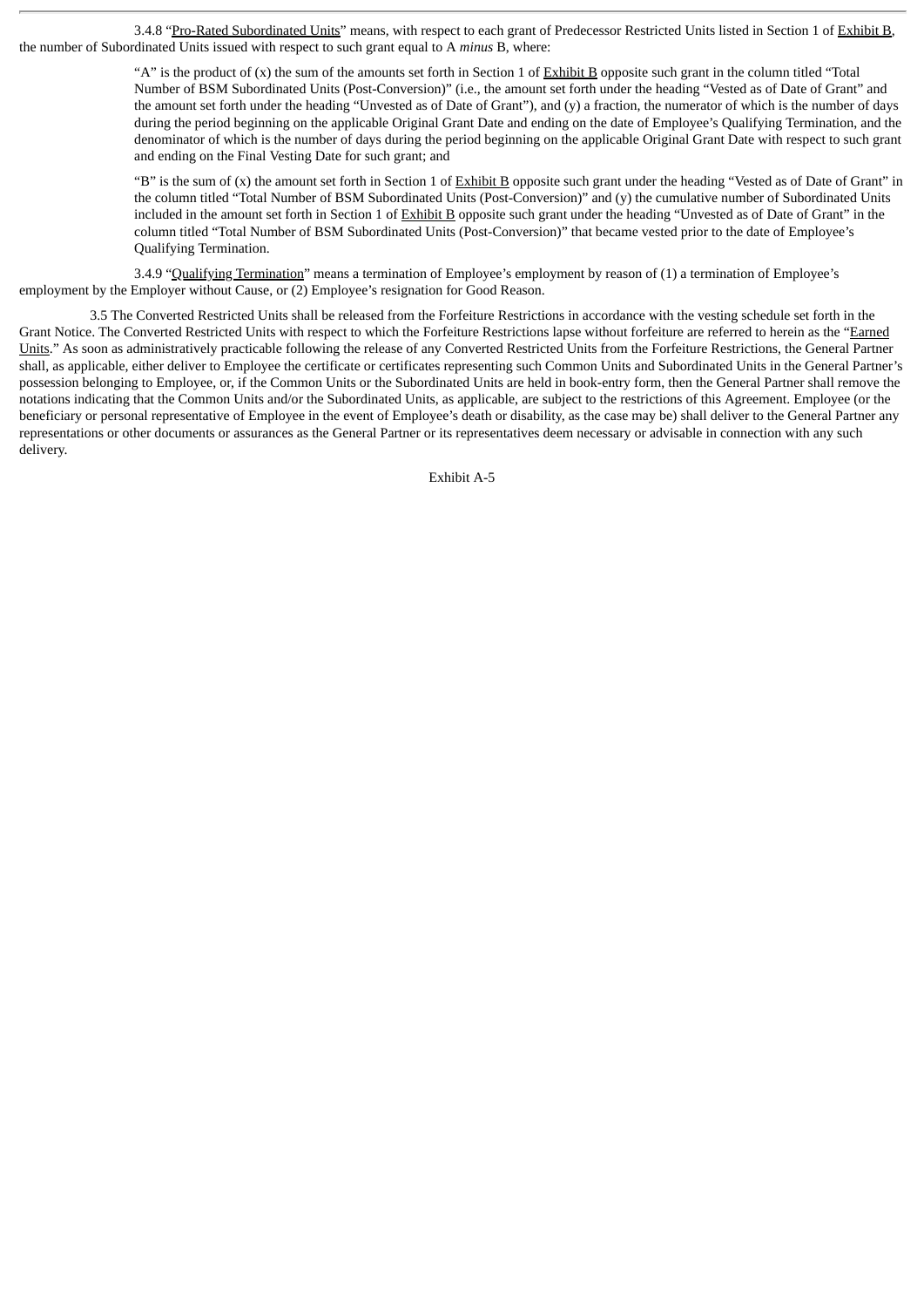3.6 As a condition to any accelerated vesting described herein, Employee must first execute within the time provided to do so (and not revoke in any time provided to do so), a release, in a form acceptable to the General Partner, releasing the Committee, the Employer, the Partnership, the General Partner, their respective Affiliates, and their respective shareholders, members, partners, officers, managers, directors, fiduciaries, employees, representatives, agents and benefit plans (and fiduciaries of such plans) from any and all claims, including any and all causes of action arising out of Employee's employment with the Employer and any of its Affiliates or the termination of such employment, but excluding all claims to payments under the Plan and this Agreement.

4 **Distributions**. Distributions that are paid or distributed with respect to a Converted Restricted Unit (whether in the form of Units or other property (including cash)) shall be paid and distributed to Employee at the same time distributions are made to the unitholders of the Partnership, regardless of whether the Converted Restricted Units have become vested. Distributions paid or distributed in the form of securities with respect to Converted Restricted Units shall bear such legends, if any, as may be determined by the Committee from time to time to reflect the terms and conditions of this Agreement and to comply with applicable securities laws.

5 **Rights as Unitholder**. Except as otherwise provided herein, upon issuance of the Converted Restricted Units, Employee shall have all the rights of a holder of Common Units and Subordinated Units, as applicable, with respect to such Converted Restricted Units subject to the restrictions herein, including the right to vote the Converted Restricted Units, as applicable.

6 **Tax Withholding**. Upon any taxable event arising in connection with the Converted Restricted Units, the General Partner shall have the authority and the right to deduct or withhold (or cause the Employer or one of its Affiliates to deduct or withhold), or to require Employee to remit to the General Partner (or the Employer or one of its Affiliates), an amount sufficient to satisfy all applicable federal, state and local taxes required by law to be withheld with respect to such event. In satisfaction of the foregoing requirement, unless otherwise determined by the Committee, the General Partner or the Employer or one of its Affiliates shall withhold, or cause to be surrendered, from any cash or equity remuneration (including any of the Converted Restricted Units issued under this Agreement) then or thereafter payable to Employee an amount equal to the aggregate amount of taxes required to be withheld with respect to such event. The amount of such withholding shall be limited to the aggregate amount of taxes required to be withheld based on the minimum statutory withholding rates for federal, state, local and foreign income tax and payroll tax purposes that are applicable to such taxable income; *provided, however*, that such withholding may be based on rates in excess of the minimum statutory withholding rates if (x) the Committee (i) determines that such withholding would not result in adverse accounting, tax or other consequences to the General Partner or any of its Affiliates (other than immaterial administrative, reporting or similar consequences) and (ii) authorizes such withholding at such greater rates and (y) Employee consents to such withholding at such greater rates. Employee acknowledges and agrees that none of the Board, the Committee, the General Partner, the Partnership, the Employer or any of their respective Affiliates has made any representation or warranty as to the tax consequences to Employee as a result of the receipt of the Converted Restricted Units, the lapse of any Forfeiture Restrictions or the forfeiture of any of the Converted Restricted Units pursuant to the Forfeiture Restrictions. Employee represents that he is in no manner relying on the Board, the Committee, the Partnership, General Partner, the Employer or any of their respective Affiliates or any of their respective managers, directors, officers, employees or authorized representatives (including, without limitation, attorneys, accountants, consultants, bankers, lenders, prospective lenders and financial representatives) for tax advice or an assessment of such tax consequences. Employee represents that he has consulted with any tax consultants that Employee deems advisable in connection with the Converted Restricted Units.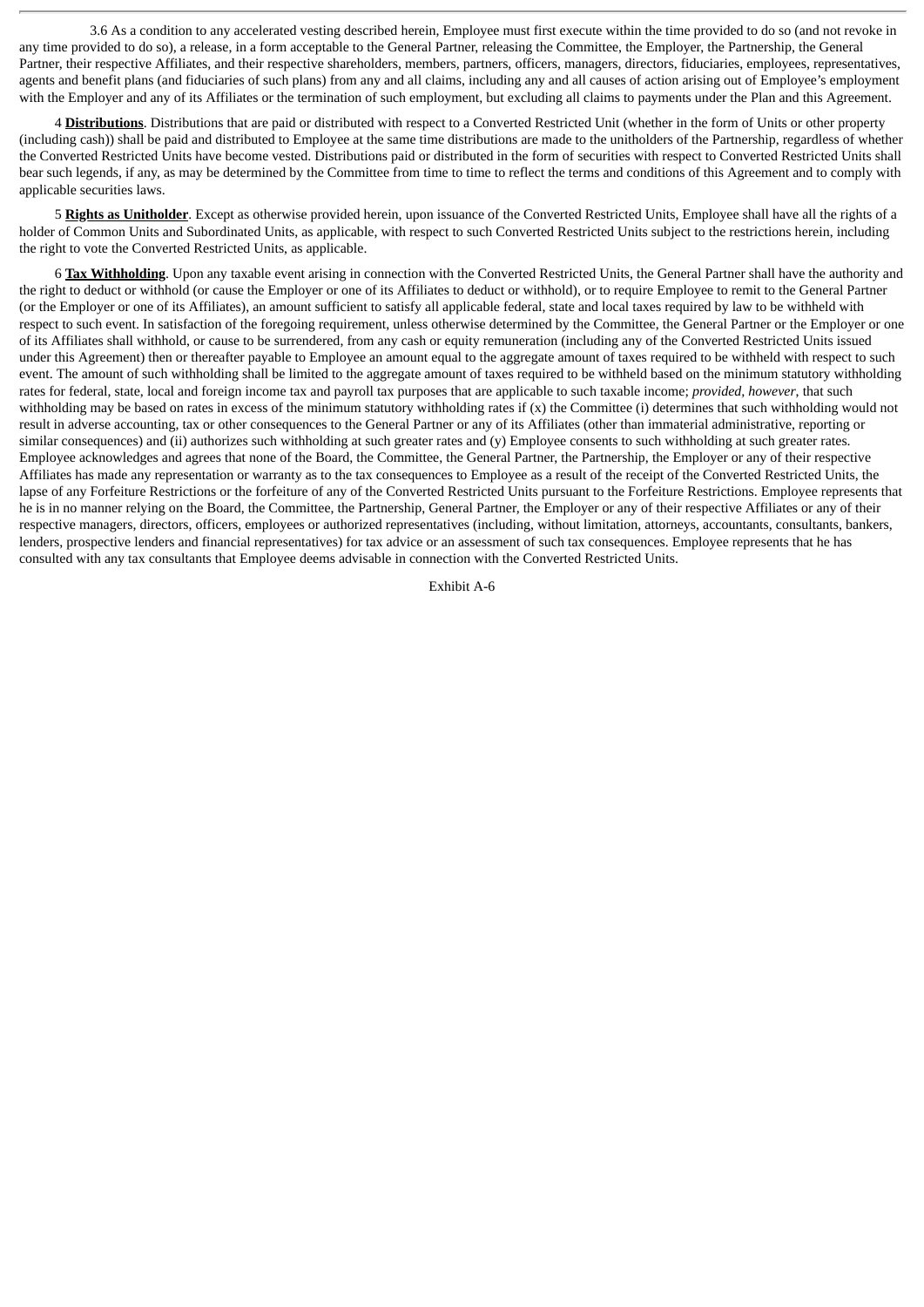7 **Refusal to Transfer; Stop-Transfer Notices**. The Partnership shall not be required (a) to transfer on its books any Converted Restricted Units that have been sold or otherwise transferred in violation of any of the provisions of this Agreement or (b) to treat as owner of such Converted Restricted Units or to accord the right to vote or pay distributions to any purchaser or other transferee to whom such Converted Restricted Units shall have been so transferred. Employee agrees that, in order to ensure compliance with the restrictions referred to herein, the Partnership or the General Partner may issue appropriate "stop transfer" instructions to its transfer agent, if any, and that, if the Partnership transfers its own securities, it may make appropriate notations to the same effect in its own records.

8 **Converted Restricted Units Not Transferable**. Prior to becoming Earned Units, the Converted Restricted Units may not be (a) sold, pledged, assigned or transferred in any manner during the lifetime of Employee other than by will or the laws of descent and distribution, unless and until the Forfeiture Restrictions have lapsed, or (b) liable for the debts, contracts or engagements of Employee or his or her successors in interest. Except to the extent expressly permitted by the preceding sentence, any purported sale, pledge, assignment, transfer, attachment or encumbrance of the Converted Restricted Units or any interest or right therein shall be null, void and unenforceable against the Partnership, the General Partner, the Employer and their respective Affiliates.

## 9 **No Right to Continued Employment or Awards**.

9.1 For purposes of this Agreement, Employee shall be considered to be employed by the Employer as long as Employee remains an "Employee" (as such term is defined in the Plan), or an employee of a corporation or other entity (or a parent or subsidiary of such corporation or other entity) assuming or substituting a new award for the Converted Restricted Units. Without limiting the scope of the preceding sentence, it is specifically provided that Employee shall be considered to have terminated employment at the time of the termination of the status of the entity or other organization that employs Employee as an "Affiliate" of the General Partner. Nothing in the adoption of the Plan, nor the grant of the Converted Restricted Units pursuant to the Grant Notice and this Agreement, shall confer upon Employee the right to continued employment by, or a continued service relationship with, the Employer or any of its Affiliates, or any other entity, or affect in any way the right of the Employer or any such Affiliate, or any other entity to terminate such employment at any time. Unless otherwise provided in a written employment agreement or by applicable law, Employee's employment by the Employer, or any such Affiliate, or any other entity shall be on an at-will basis, and the employment relationship may be terminated at any time by either Employee or the Employer, or any such Affiliate, or other entity for any reason whatsoever, with or without cause or notice. Any question as to whether and when there has been a termination of such employment, and the cause of such termination, shall be determined by the Committee or its delegate, and such determination shall be final, conclusive and binding for all purposes.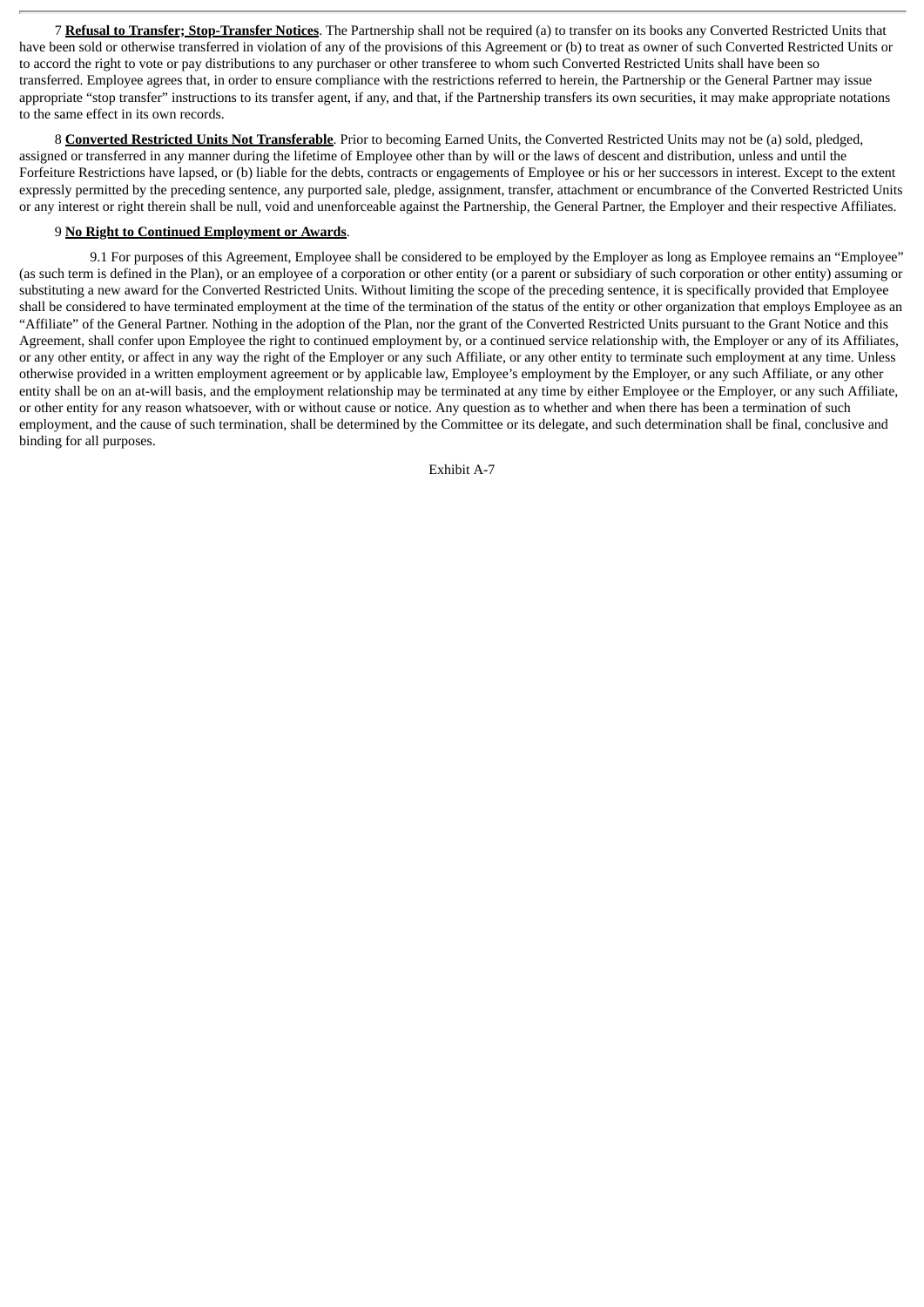9.2 The grant of the Converted Restricted Units is a one-time grant and does not create any contractual or other right to receive a grant of additional Restricted Units or other awards or benefits in lieu of awards in the future. Future awards will be at the sole discretion of the Committee.

10 **Notices**. Any notices or other communications provided for in this Agreement shall be sufficient if in writing. In the case of Employee, such notices or communications shall be effectively delivered if hand delivered to Employee at Employee's principal place of employment or if sent by registered or certified mail to Employee at the last address Employee has filed with the Employer. In the case of the Partnership or General Partner, such notices or communications shall be effectively delivered if sent by registered or certified mail to the General Partner at its principal executive offices.

11 **Agreement to Furnish Information**. Employee agrees to furnish to the General Partner all information requested by the General Partner to enable the General Partner or any of its Affiliates to comply with any reporting or other requirement imposed upon the General Partner or any of its Affiliates by or under any applicable statute or regulation.

12 **Entire Agreement; Amendment**. This Agreement constitutes the entire agreement of the parties with regard to the subject matter hereof, and contains all the covenants, promises, representations, warranties and agreements between the parties with respect to the Converted Restricted Units granted hereunder; *provided, however*, that the terms of this Agreement shall not modify and shall be subject to the terms and conditions of any employment and/or severance agreement between the Partnership, the General Partner, the Employer or any of their respective Affiliates and Employee in effect as of the date a determination is to be made under this Agreement. Without limiting the scope of the preceding sentence, except as provided therein, all prior understandings and agreements, if any, among the parties hereto relating to the subject matter hereof (including, without limitation, all understandings and agreements relating to the Predecessor Restricted Units) are hereby null and void and of no further force and effect. The Committee may, in its sole discretion, amend this Agreement from time to time in any manner that is not inconsistent with the Plan; *provided*, *however*, that except as otherwise provided in the Plan or this Agreement, any such amendment that materially reduces the rights of Employee shall be effective only if it is in writing and signed by both Employee and an authorized officer of the General Partner.

13 **Governing Law**. This Agreement shall be governed by, and construed in accordance with, the laws of the State of Delaware, without regard to conflicts of law principles thereof.

14 **Successors and Assigns**. The General Partner may assign any of its rights under this Agreement without Employee's consent. This Agreement will be binding upon and inure to the benefit of the successors and assigns of the General Partner. Subject to the restrictions on transfer set forth herein and in the Plan, this Agreement will be binding upon Employee and Employee's beneficiaries, executors, administrators and the person(s) to whom the Converted Restricted Units may be transferred by will or the laws of descent or distribution.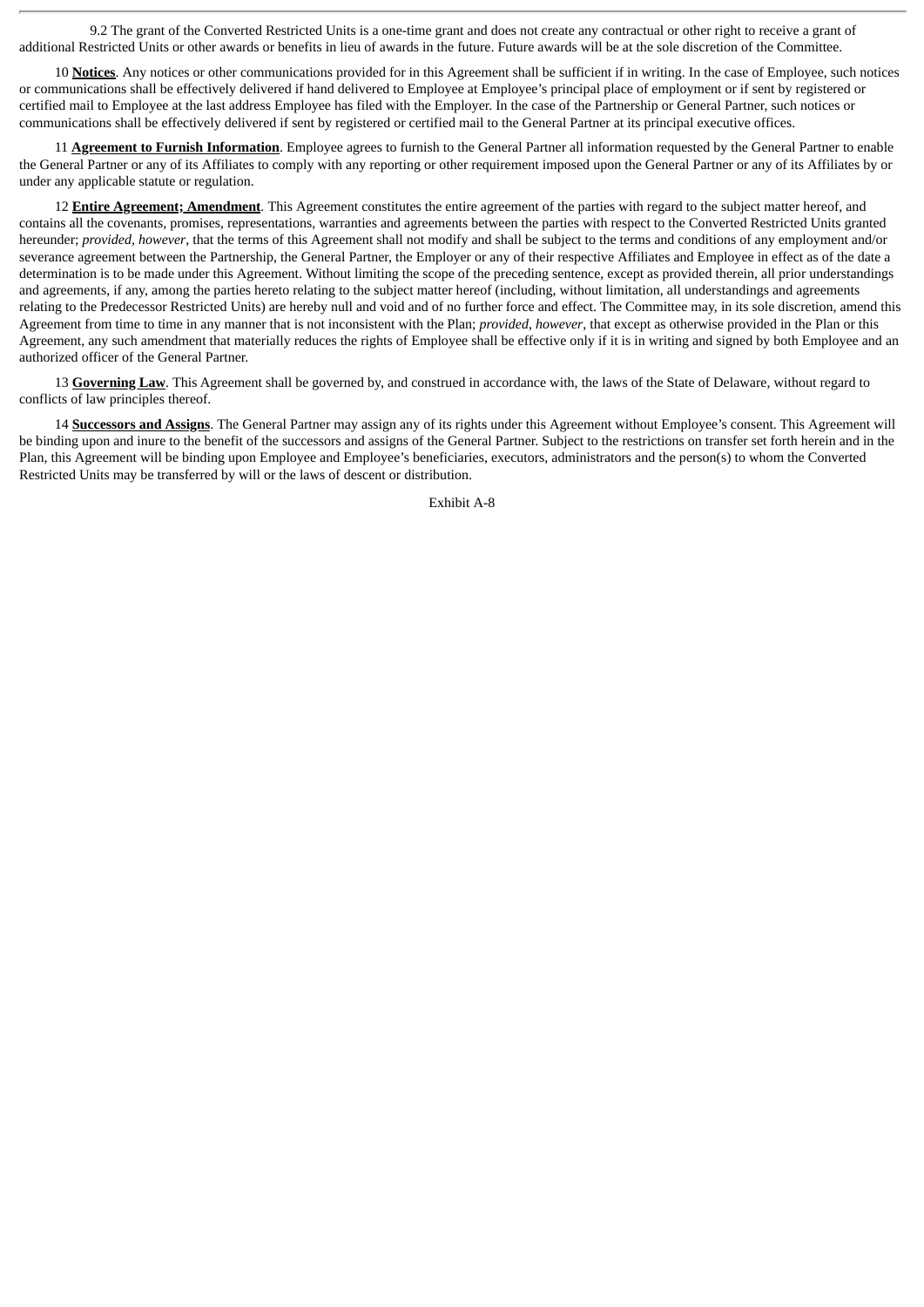15 **Clawback**. Notwithstanding any provision in this Agreement or the Grant Notice to the contrary, to the extent required by (a) applicable law, including, without limitation, the requirements of the Dodd-Frank Wall Street Reform and Consumer Protection Act of 2010, any Securities and Exchange Commission rule or any applicable securities exchange listing standards and/or (b) any policy that may be adopted or amended by the Board from time to time, all Converted Restricted Units granted hereunder shall be subject to forfeiture, repurchase, recoupment and/or cancellation to the extent necessary to comply with such law(s) and/or policy.

16 **Severability**. If a court of competent jurisdiction determines that any provision of this Agreement is invalid or unenforceable, then the invalidity or unenforceability of such provision shall not affect the validity or enforceability of any other provision of this Agreement, and all other provisions shall remain in full force and effect.

[Remainder of Page Intentionally Blank]